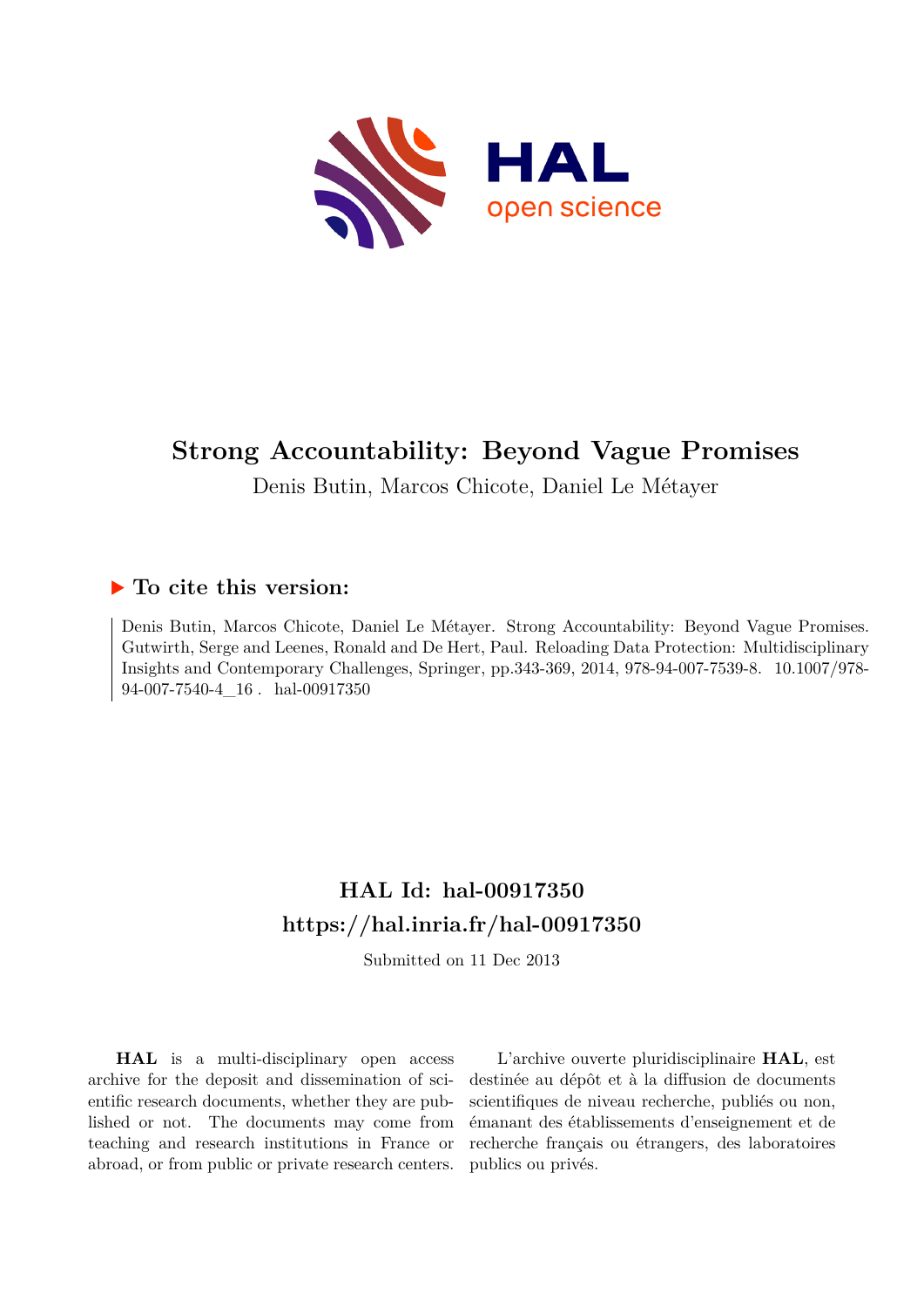# Strong Accountability: Beyond Vague Promises1

**Denis Butin, Marcos Chicote and Daniel Le Métayer**

## **1. Introduction**

l

Individuals share more and more personal data and are out of touch with what happens to their data after their release. The principle of *accountability*, which was introduced three decades ago in the OECD's guidelines (OECD 1980), has been enjoying growing popularity over the last few years as a solution to mitigate this loss of control by increasing transparency of data processing. For example, a consortium has been set up in 2009, with precisely the definition and analysis of accountability as one of its primary goals (CIPL 2009). At the European level, the Article 29 Working Group published an opinion dedicated to the matter two years ago (Article 29 Working Party 2010) and the principle is expected to be enshrined in the upcoming European data protection regulation (EC 2012).

The very popularity of the word yields suspicion. Its widespread use, combined with the lack of a unique definition, begs the question of whether accountability can be characterised precisely enough to achieve consensus and bring sufficient protection. Can one leave behind questions of terminology and elucidate accountability in a way congruent with most interpretations?

In addition, the concept of accountability has been mentioned in so many different settings that it is legitimate to wonder whether a precise and consensual definition, assuming it can be established, would be as broadly applicable as the larger interpretation of the concept seems to be. Is the notion of accountability so diluted that trying to pinpoint it would remove all the generality that caused its initial appeal as well as its expected virtues?

Finally, assuming accountability can be characterised precisely and is still a concept with broad applications, does it bear the capacity to deliver innovative solutions to long-standing problems such as loss of control over personal data? Could accountability turn out to be little more than an umbrella buzzword for a variety of old solutions merely rehashed under the guise of new terminology?

Even if all those concerns cannot be resolved easily, there is no reason to give accountability a blank check. Apprehensions over the possibility of an accountability strategy backfiring have been spelled out and need to be taken into consideration.

In this article, we will first review the reasons put forward to support accountability, as well as the criticisms raised against it (Section 2). It will become apparent how current and upcoming regulations are unsatisfactory in their way to address accountability when compared with requirements seen as essential by many sources.

Discussing accountability critically requires distinguishing between its application levels. We will emphasise what has sometimes been termed *accountability of practice*, the requirement that data controllers should be able to provide a statement (an account) showing that their actual data handling practice complies with their obligations. We contend that the resulting opacity of actual practices and excessive focus on procedures is harmful enough to derail the overall accountability approach. To overcome these limitations, we put forward *strong accountability,* which relies on precise legal requirements supported by effective tools (Section 3). We then show that such tools can be provided considering the state of the art in terms of technology and suggest an approach for *accountability by design* (Section 4). Of course, technical feasibility is

<sup>1</sup> This work has been partially funded by the European FI-WARE project / FP7-2012-ICT-FI. Se[e http://www.fi-ware.eu/](http://www.fi-ware.eu/)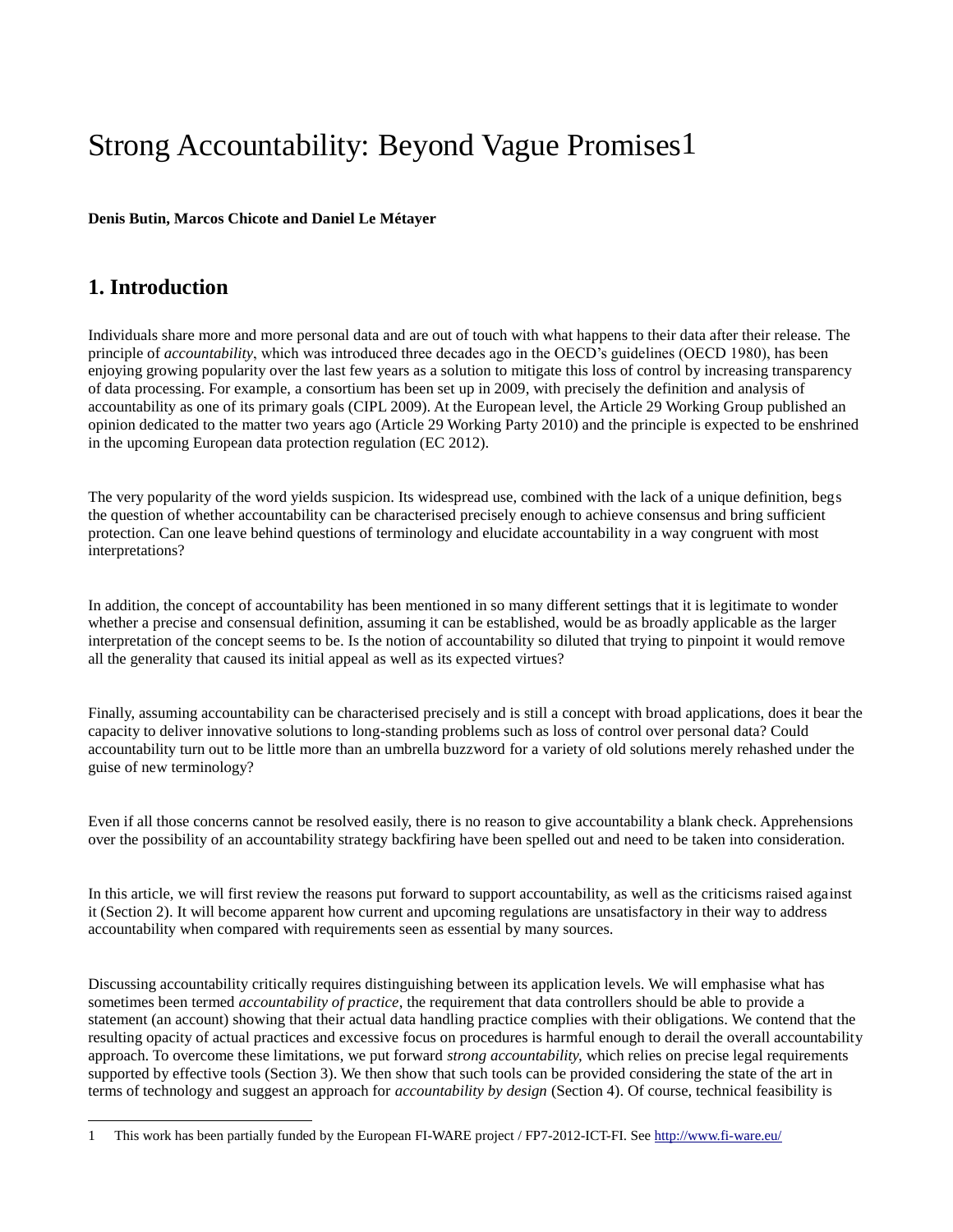only a prerequisite, not a sufficient condition for effective adoption. As expressed by Colin Bennett (Bennett 2012), "there is little evidence that market pressures alone will push this kind of external conformity assessment". To address this issue, we also provide suggestions for an overall architecture for strong accountability, including legal and economic dimensions (Section 5). Finally, we put strong accountability in perspective and discuss its complementary with other privacy instruments such as Binding Corporate Rules, Privacy Impact Assessments, privacy by design and privacy seals (Section 6).

## **2. The Meanings of Accountability and the Question of its Value**

While accountability is no new idea, its use in the field of privacy and data protection has increased considerably lately. To set up the stage, we sketch in this section some reference documents on accountability in normative documents (Subsection 2.1), in the legal doctrine (Subsection 2.2) and in the computer science literature (Subsection 2.3). Let us note that the goal of this section is not to present a comprehensive survey of accountability2, but to provide some background information before discussing the pros and cons of accountability in Section 3.

#### **2.1. Accountability in Regulation and Guidelines**

In this subsection, we start with a quick review of some landmarks in terms of accountability before discussing their reception in the legal doctrine in Subsection 2.2 and the computer science view in Subsection 2.3.

#### **2.1.1. The United States' FTC FIPPs**

Accountability in the context of data protection is currently not enshrined in US law. This is not entirely surprising given the general orientation of US data protection law, which tends to favour self-regulation and only reluctantly impose binding commitments. As far as soft law is concerned, the US Federal Trade Commission's Fair Information Practice Principles (FIPPs) (US Federal Trade Commission 1973), a set of non-binding3 guidelines that have been used as a basis for specific, sectoral laws such as the Right to Financial Privacy Act (Title 12 of the U.S. Code 1978), do not list accountability in their principles even though they refer to related concepts4.

#### **2.1.2. The 1980 OECD Guidelines**

 $\overline{a}$ 

The introduction of accountability as a *basic principle* in the 1980 Organisation for Economic Cooperation and Development *Guidelines on the Protection of Privacy and Transborder Flows of Personal Data* (OECD 1980) is often cited as its first notable appearance. The precise wording of the Guidelines is the following: "A data controller should be accountable for complying with measures which give effect to the principles stated above". While the aim of these Guidelines is the effective protection of individuals' privacy, the additional goal of economic benefits through simplified data export procedures is evidenced by the second part of their title. As far as enforcement is concerned, one should note that the OECD cannot legislate but only issue *soft law* in the incarnation of guidelines or recommendations.

The *Detailed Comments* part of the Guidelines provides some details about accountability, even though the word itself is never defined. It is written that "Accountability under Paragraph 14 refers to accountability supported by legal sanctions, as well as to accountability established by codes of conduct, for instance". An interesting precision is that accountability is still required from a data controller when it uses the services of a third party for data processing. However, the nature of the evidence and the entity receiving that account are not discussed. Some authors (Raab 2012) conclude that the sense in which accountability is used here is close to liability.

<sup>2</sup> We refer the reader to Charles Raab (Raab 2012), Colin Bennett (Bennett 2012) and Daniel Guagnin et al. (Guagnin 2012) for a more complete review.

<sup>3</sup> Note however that the FIPPs have been used as a basis for the US Privacy Act of 1974.

<sup>4</sup> The fifth principle, *Enforcement/Redress*, states that "(...) the core principles of privacy protection can only be effective if there is a mechanism in place to enforce them".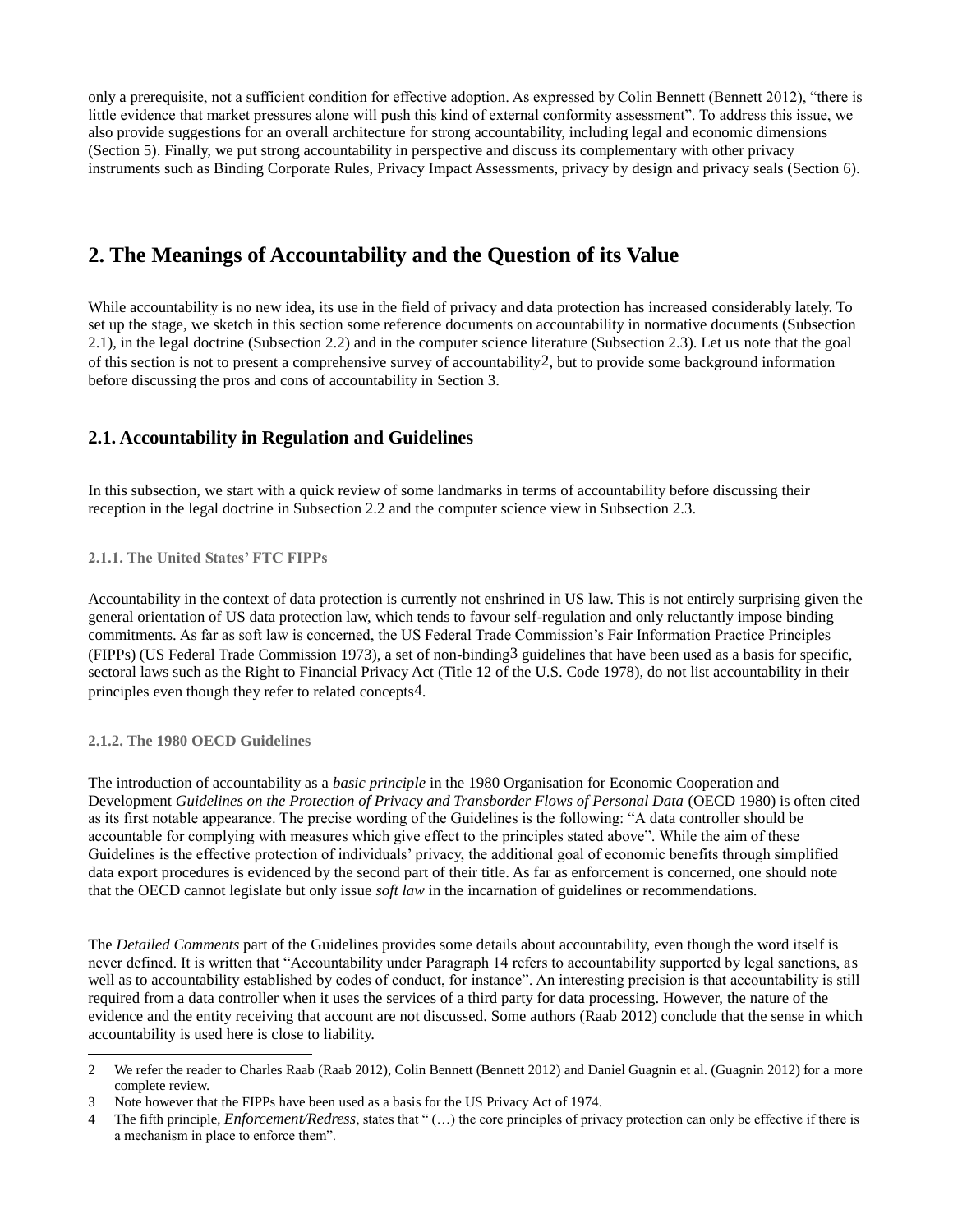In 2011, the OECD published a report (OECD 2011) reviewing the principles of its original Guidelines, including accountability, in light of the new technological and regulatory landscapes. The rising role of the accountability principle is highlighted5 and "reporting, audits, education, and performance appraisals" are mentioned as some of its components. However, the paragraph of the report6 dedicated explicitly to accountability mainly addresses data export issues.

#### **2.1.3. The Canadian PIPEDA**

In terms of regulation, the 2000 Canadian federal7 Personal Information Protection and Electronic Documents Act (PIPEDA) (Parliament of Canada 2000) also includes a principle of accountability. The stated intent of the act is to balance the protection of personal information with the support of electronic commerce. It is partly based on the Canadian Standards Association's Model Code for the Protection of Personal Information (CSA 1996) and was also heavily influenced by the aforementioned OECD Guidelines.

Of the ten *privacy principles* it includes, accountability is the first one. The principle states that "An organization is responsible for personal information under its control and shall designate an individual or individuals who are accountable for the organization's compliance with the following principles". The concrete measure of designating employees responsible for ensuring company-wide accountability is therefore central to PIPEDA's interpretation of the notion. The fact that this privacy principle refers to all other principles enumerated in the act gives it an overarching, prominent tone.

Another important aspect is the responsibility of organisations for data transferred to third parties: the same section of the act states that an organisation's responsibility includes "(...) information that has been transferred to a third party for processing".

PIPEDA also addresses the issue of practical compliance to some extent, even though its specifications in this respect remain broad: "Organizations shall implement policies and practices to give effect to the principles". The need to provide for means of redress is also mentioned. While not all facets of accountability are made explicit in the Canadian act, it globally remains comparatively precise in its integration of the principle. For instance, it was innovative in shifting the focus of accountability "from the legal regime to the actual protections afforded by the receiving organisation." (Bennett 2012).

#### **2.1.4 The 2004 APEC Privacy Framework and the Data Privacy Pathfinder Program**

The Asia-Pacific Economic Cooperation (APEC) forum, an international organisation of 21 countries8, defined a Privacy Framework (APEC 2004) that includes accountability as one of its 9 *information privacy principles*. Its first mention states that ―A personal information controller should be accountable for complying with measures that give effect to the Principles stated above". The document does not specify who should receive the evidence making accountability possible, and is not more explicit than the OECD Guidelines in terms of an actual definition of the concept.

Recently, the APEC started reconsidering the question of accountability in more detail in the scope of its Data Privacy Pathfinder (APEC 2009); in APEC terminology, a Pathfinder is a *cooperative project among participating APEC Economies*. This effort is mostly about facilitating regulated data exports. One of its prominent features is the *Cross-Border Privacy Rules* system, under which organisations, on a voluntary basis, can follow a set of rules with the goal of increasing the trust of consumers and partner organisations in their commitment to privacy. Applications are assessed by APEC-

<sup>5</sup> Notably the fact that PIPEDA "used the OECD Guidelines as a starting point" while "moving the Accountability Principle to the beginning".

<sup>6</sup> *Role of accountability*, p. 52.

<sup>7</sup> In addition, provincial private sector privacy laws exist in Alberta, British Columbia and Quebec. The principle of accountability also appears in those provincial regulations, although in an implicit form.

<sup>8</sup> Generally speaking, as pointed out by Colin Bennett (Bennett 2012), a number of countries engaging in APEC have no national data protection regulation, which makes the existence of this framework all the more important.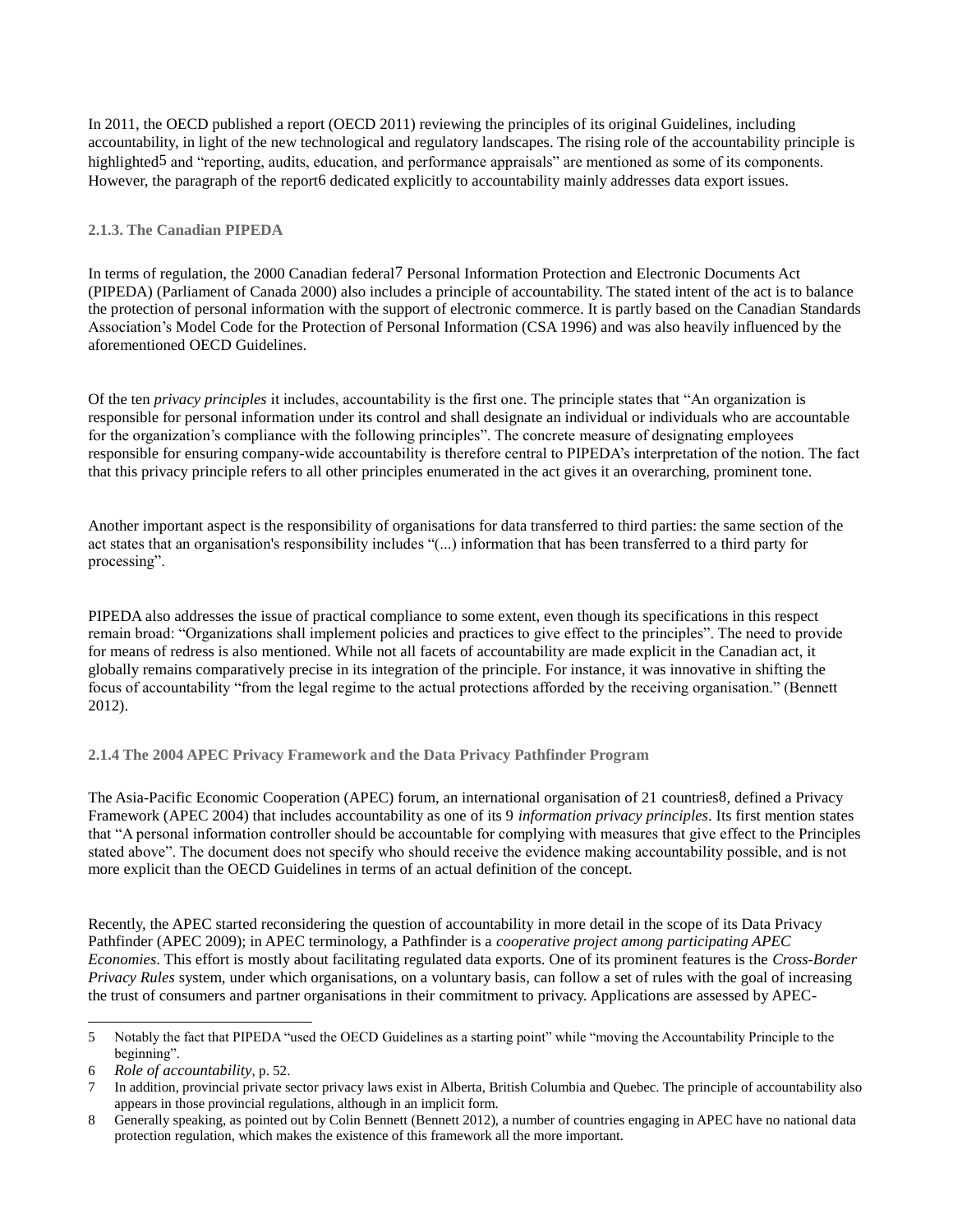recognised *accountability agents*, "which may include trustmarks, seals, and other private bodies." (OECD 2011).

#### **2.1.5. The Accountability Project**

Launched by the Centre for Information Policy Leadership in 2009 and commonly termed simply *Accountability Project*, the *Accountability-Based Privacy Governance Project* is an ongoing collaboration between industry actors, nongovernmental organisations and government representatives aimed at defining and disseminating components of a standardised accountability strategy. White papers are being released, and the fifth phase of the project, in 2013, discusses the specific challenges of distributed environments such as mobile applications and cloud computing.

Accountability is made more precise in the publications of the project. Notably, it adds the dimension of what could be called the *accountee* or entity receiving the evidence. Unlike the OECD Guidelines and the APEC Privacy Framework, the Accountability Project addresses this point. For instance, the white paper resulting from the second phase of the project (*The Paris Project*) mentions "Organizations may be accountable to three entities: data subjects/individuals, regulators, and business partners." (CIPL 2010).

The necessity of the link between regulation and concrete measures is articulated in the Paris Project document: ―Accountability promotes implementation of practical mechanisms whereby legal requirements and guidance are translated into effective protection for data‖. Charles Raab (Raab 2012) notes the frequent use of the notion of *demonstration* in the publications of the Accountability Project, reinforcing the idea that accountability implies the readiness by data controllers to show and explain their actions, possibly upon request – a kind of information transparency. The Project, like other thinktanks and regulations surveyed so far, however falls short of going into the details of acceptable practical mechanisms for demonstrable data protection. In addition, even though the role of third-party accountability agents is recognised, data controllers seem to keep the central role, which may cast doubts about the impartiality of the whole process.

#### **2.1.6. European Law and the Upcoming Regulation**

In European data protection law, there is no explicit principle of accountability of data controllers until now, even though one may argue that the accountability obligation is implicitly present. In its *Opinion on the principle of accountability* (Article 29 Working Party 2010), the Article 29 Working Party has advocated the introduction of an accountability principle defined as "showing how responsibility is exercised and making this verifiable." The verifiability aspect of this definition is important: it implies an audit, which opens the possibility of finding that a data controller did not comply with its obligations. The draft of the new regulation released in 2012 by the European Commission (EC 2012) indeed includes an article about accountability9, even though the word itself is not used in the article, and the provisions are rather vague. Article 20 states that "The controller shall adopt policies and implement appropriate measures to ensure and be able to demonstrate that the processing of personal data is performed in compliance with this Regulation." and "The controller shall implement mechanisms to ensure the verification of the effectiveness of the measures referred to [in earlier paragraphs]". The draft regulation envisions delegated acts to further specify appropriate measures.

#### **2.2. Legal Doctrine**

The legal doctrine discusses both the fundamental values underlying the accountability principle and its effectiveness for data protection. As far as principles are concerned, Paul De Hert (De Hert 2012) establishes a link between accountability for privacy and human rights law by pinpointing the duty for EU member states to require effective data protection measures from organisations. More generally, he associates the concept of accountability with external scrutiny – implying the need for a recipient of the account – and with account giving – the keeping of a record, and its transmission to an authority.

Other authors see accountability as a focusing lens with the potential to address a range of issues with an integrated

l

<sup>9</sup> Article 20.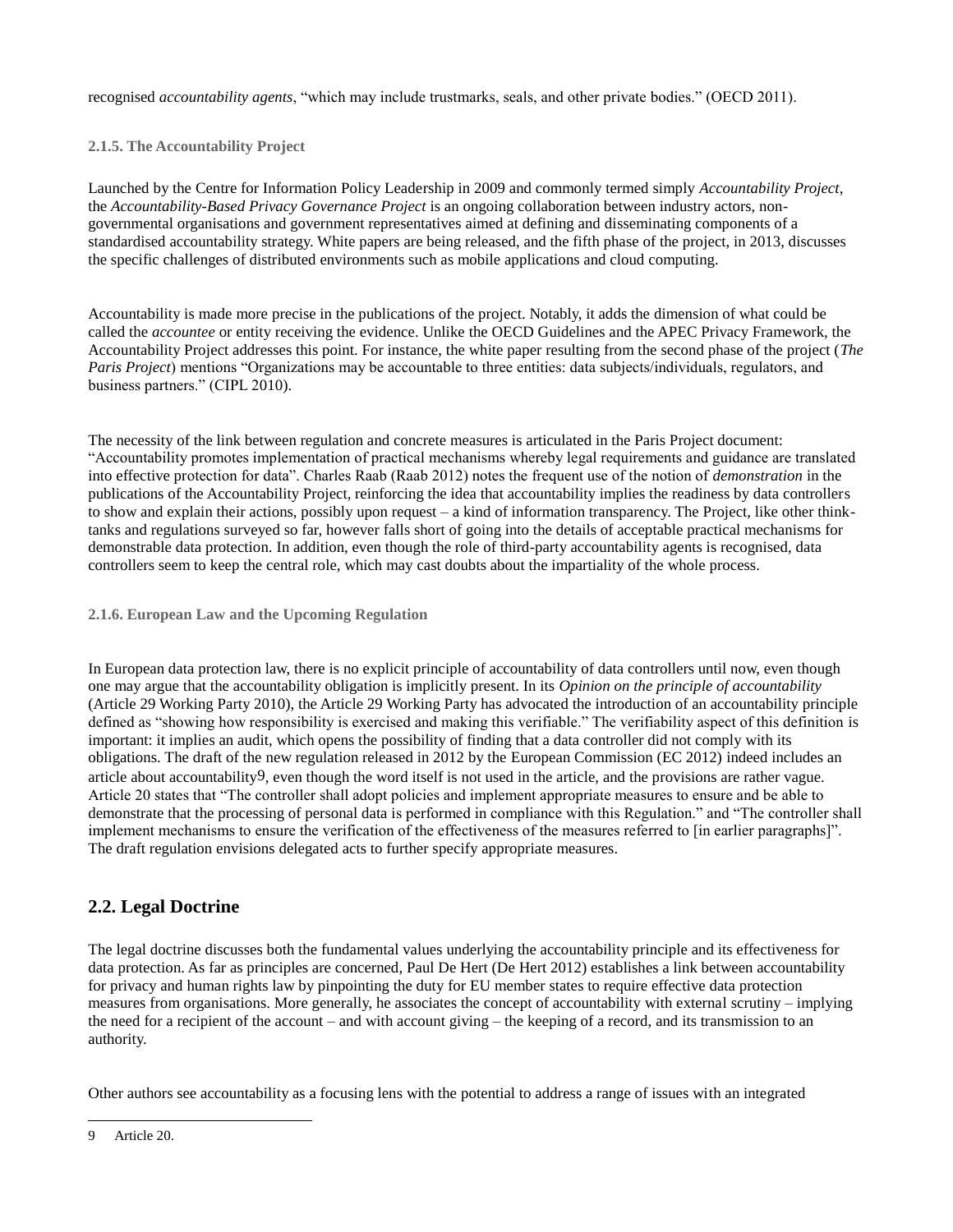approach: it "can form the focus for dealing with issues of scale in regulation, privacy risk assessment, self-regulation  $(\ldots)$ and foster an environment for the development of new technologies for managing privacy." (Guagnin et al. 2012).

Charles Raab subscribes to this idea that accountability is a multifaceted notion, stating that not all of its aspects have been exploited yet: "There are unused dimensions in the concept of accountability that need to be examined and developed" (Raab 2012). He furthermore quotes the interpretation of accountability as *stewardship*: the entrusting of "resources and/or responsibilities" from one party to another. The importance of transparent data sources, the *accounts*, which empower *audiences* to come to their own conclusions regarding the interpretation of data, which should not be left solely to data controllers, is also emphasised. Indeed, many actions tend to be invisible, or at least do not leave a trace in event histories. This combination of facts and descriptions justifies seeing accounts as *stories*, possibly carrying elements of propaganda or bias. He also contends that not only the final account but also the process of manufacturing it should be visible by the audience if full transparency is the ultimate goal.

Taking an operational approach, Colin Bennett clarifies the different levels of accountability by distinguishing three layers: *accountability of policy*, *of procedures*, and *of practice*. He emphasises that excessive focus is often placed on the first one, resulting in only superficial guarantees; and furthermore states that few organisations provide accountability at the practice level, and that this level requires external audit to be credible. The ultimate onus is on data protection authorities to specify a coordinated list of acceptable verification mechanisms. In addition, the incomplete description of actors and evidence in existing regulations and guidelines is pinpointed: for instance, the OECD guidelines do not mention who is expected to receive the evidence.

Joseph Alhadeff, Brendan Van Alsenoy and Jos Dumortier support the need for an accountability of practice as defined by Colin Bennett and an explicit account as stated by Charles Raab by declaring that *common accountability measures* as defined by the Article 29 Working Party "are mainly articulated in the language of principles and concepts" and not linked to practical mechanisms (Alhadeff et al. 2011)10.

Many points made in this section are discussed in greater detail in the recent volume (Guagnin et al. 2012) resulting from the European Privacy Awareness through Security Organisation Branding (PATS) project  $11$ . We can see from the above examples that accountability in legal doctrine is often considered as requiring a more concrete, practice-oriented aspect where the nature of the evidence is made explicit. As we will see now, research in computer science concentrates heavily on this practical facet.

#### **2.3. Accountability in Computer Science**

Accountability in computer science is generally associated with very specific properties. An example of formal property attached to accountability is *non-repudiation*: for example, in an analysis of a certified email protocol, Giampaolo Bella and Lawrence Paulson (Bella 2006) see accountability as a proof that a participant cannot deny that he has taken part in the protocol and performed certain actions. The proof of non-repudiation relies on the presence of specific messages in the network history of security protocols. A complementary concept in this work is *fairness*: it is not possible that one agent obtains what they seek while the other does not.

Jan Cederquist et al. (Cederquist 2005) introduce another concept of *agent accountability*: in a data usage control system, an audit authority in possession of evidence should be able to check the formal proofs that entities have to provide to justify themselves. The focus here is on establishing a kind of evidence that is unforgeable, thereby guaranteeing the detection of inappropriate data usage.

Jagadeesan et al. (Jagadeesan 2009) define accountability as a set of mechanisms based on "after-the-fact verification" by auditors for distributed systems. Mathematics-based methods are used to rigorously check properties of "accountabilitybased systems" where the interaction between entities, including auditors, is modelled and trade-offs between "potentially conflicting design parameters" are explored. As in (Schneider 2009), blame assignment based on evidence plays a central role in this framework. Integrity (the consistency of data) and authentication (the proof of an actor's identity) are integral to

<sup>10</sup> They however emphasise that too strict regulations would be a burden and an unacceptable cost for budding companies.

<sup>11</sup> See the project website: http://pats-project.eu/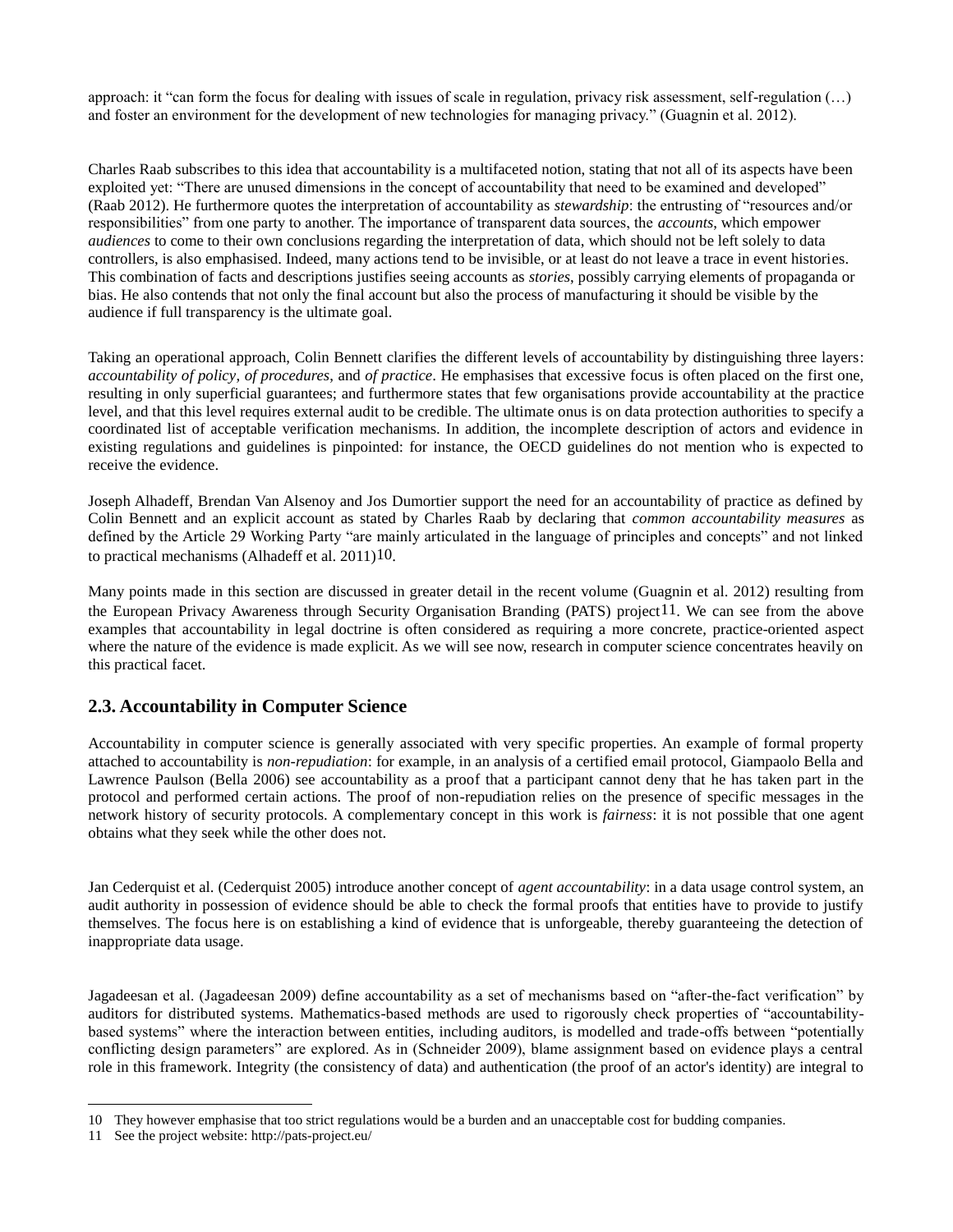the communication model. Together with non-repudiation (Bella 2006), these rather technical concepts are often seen as pillars of the concept of accountability in computer science literature.

On the practical side, (Haeberlen 2009) outlines the challenges and building blocks for accountable cloud computing. Accountability is seen as a desirable property both for customers of cloud services, who need to know whether something went wrong, and for cloud service providers, who can handle complaints and resolve disputes more easily. The building blocks of accountability are defined as *completeness*, *accuracy* and *verifiability*12. Technical solutions to enable these characteristics on cloud computing platforms have been devised by the authors.

#### **2.4. Conclusion: Overgenerality versus Overprecision**

The above discussion of the perceptions of accountability in normative texts on the one hand, and in computer science on the other, show that there is quite a shift of emphasis between the two views: normative texts mostly focus on what Colin Bennett calls *accountability of policy* and *accountability of procedures* (internal rules, existence of a data protection officer, corporate training, organizational issues, etc.) while computer scientists place more emphasis on very specific technical requirements for *accountability of practice*. To fill this gap and ensure that technical means can effectively contribute to the implementation of accountability in a broader perspective, more interdisciplinarity is needed: *we need to get together,* as pointed out in (Guagnin et al. 2012). In the following section, we discuss in more general terms the potential benefits and limitations of accountability for privacy protection before suggesting ways to move forward considering technical, legal and economic aspects in Sections 4 and 5.

### **3. Accountability for Privacy Protection: Promises and Pitfalls**

In the previous section, we have reviewed the definitions of accountability in a somewhat neutral way, considering the differences in terms of scope, level of precision and interpretation in the definitions proposed by different communities and authors. The key issue that we want to address now is the potential impact of accountability rules on privacy protection. In Subsection 3.1 we will analyse the reasons to support the view that accountability should play a key role in future privacy protection regulations before discussing the potential pitfalls of accountability for privacy in Subsection 3.2. In Subsection 3.3, we will build on these arguments to argue that (1) accountability principles should indeed become a pillar for privacy protection but, (2) for accountability to be able to play this role, its must meet an absolute requirement of precision at all levels13; in default thereof, accountability might turn into a deceptive packaging and a way to further weaken privacy protection.

#### **3.1. Accountability as a Key Privacy Enabler**

 $\overline{a}$ 

One commonality among the definitions reviewed in Section 2, which is at the core of the accountability concept, is its introduction of a set of obligations bearing on controllers: in other words, accountability is complementary to the a priori controls provided by most *privacy enhancing technologies* which make it possible for subjects to limit their release of personal data (e.g. through selective disclosure or the restriction of the disclosure to anonymised or sanitised data). The first and foremost motivation for accountability in the context of privacy is the issue that, after the disclosure of their personal data, subjects are powerless – they have no choice but to trust controllers to handle their data appropriately. But subjects do generally not have any reason to trust data controllers blindly – one could even argue that subjects often have good reasons to distrust them because many companies have strong economic interests in the exploitation of personal data. The potential benefits of accountability appear exactly in such situations where an actor has a sufficient amount of trust in another actor to rely on him for a given action (e.g. to collect his personal data and use it for a given purpose), but is still not completely sure that his confidence is not misplaced. Accountability provides further means to check what happens on the side of the controller when the data has been released and therefore to move from *blind trust* to *proven trust* (De Hert 2012). Actually,

<sup>12</sup> Those characteristics are defined as follows: completeness means that all agreement violations lead to reports and supporting evidence; accuracy signifies that no violation reports are created if nothing went wrong; and verifiability means that evidence is checkable independently.

<sup>13</sup> Definitions of the roles of all stakeholders, their respective commitments, the accounts, the audit procedures, sanctions, etc.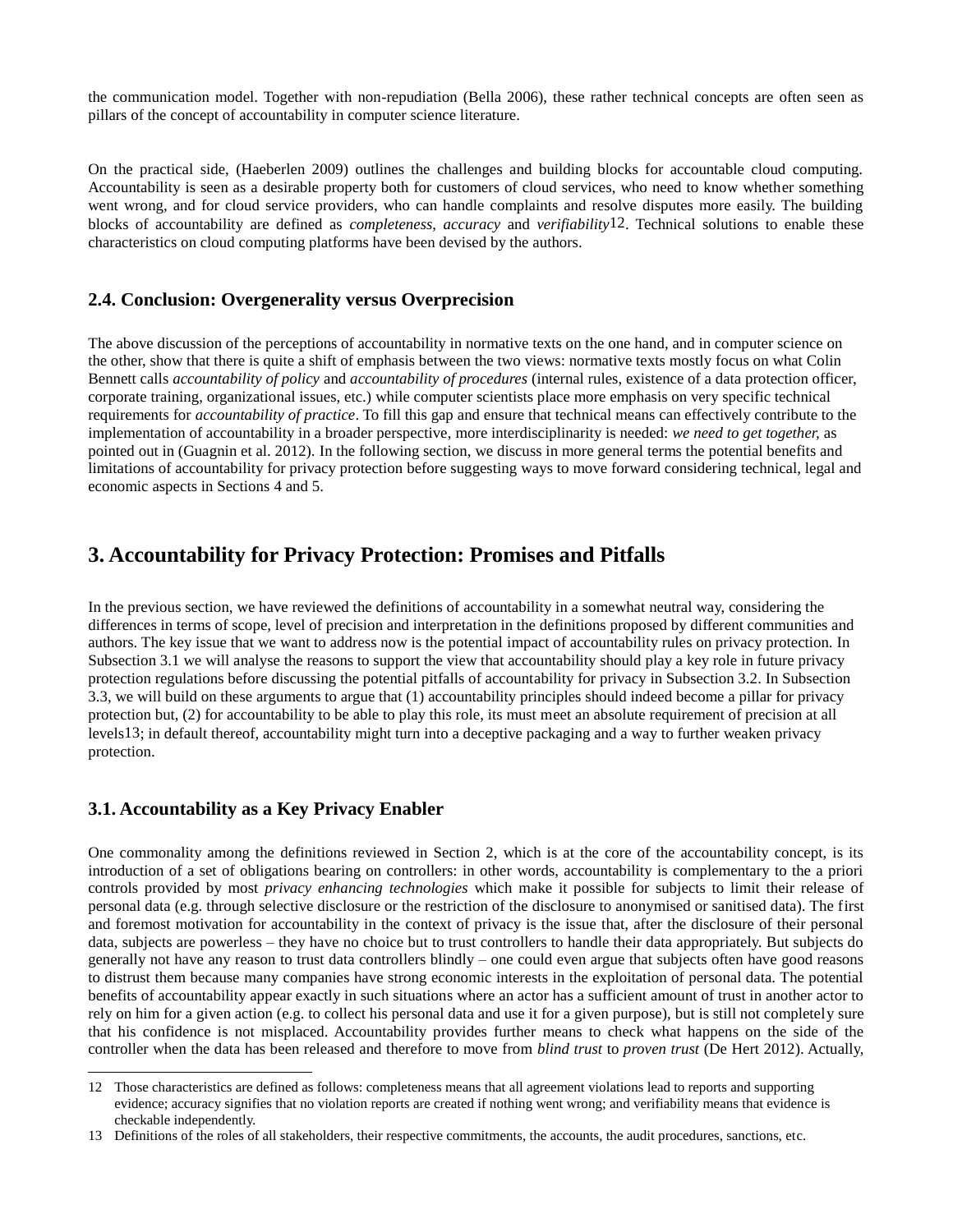considering the ever-growing collection and flow of personal data in our digital societies, a priori controls will be less and less effective for many reasons, and accountability will become more and more necessary to counterbalance this loss of ex ante control14.

The reasons why a priori controls lose effectiveness are varied: first, more and more data is collected without the subject knowing it (through various logs, web cookies, surveillance systems, mobile phone applications leaking personal data to application providers or third parties, etc.). Even when the subject is aware of the data collection and asked to provide his consent, this consent has become a fictitious protection because he generally does not take the time to read the privacy notice provided by the controller  $15$ , does not understand its implications  $16$ , or gives his consent for lack of a real alternative (because he needs to get access to information or to a service). Even in situations where the consent of the subject could be considered free and well informed, the privacy notice on which it is based is by no means a proof of actual behaviour of the controller. A privacy notice is a declaration of a controller at a point in time, but the relation between what is announced and the actual mechanics of personal data processing is invisible. Strong discrepancies can be observed between privacy policies and actual practices, which can be due to different causes: the data controller may provide misleading policies from the start, the system may evolve without maintaining its original privacy protection, certain controls may rely on actions of the personnel of the controller or on subcontractors, the staff of the controller or his subcontractors may not be well aware or informed about privacy commitments, etc. In addition, the controller himself is not immune to privacy breaches from malicious (or curious) insiders or external attackers. As a result, data subjects have no clear knowledge of how much privacy they give up, do not know what actually happens to their data, and have no way of noticing whether the data controller breaches his obligations. As distributed systems such as mobile or cloud computing become ubiquitous, data subjects lose touch even more with what happens to their personal data.

Even though accountability should by no means be seen as an alternative to substantive data protection requirements (Bennett 2012) or an encouragement to weaken principles such as data minimality, it can help mitigating this loss of control, firstly by making actual behaviour visible and verifiable. Indeed, another common thread in the definitions of Section 2 is that accountability relies on the creation of accounts and their audits. Regardless of when and by whom these audits are conducted, their goal is to provide more transparency in data processing and therefore to increase the level of trust that the subject can place on the data controller. Another major benefit of accountability is that it can act as an incentive for data controllers to take privacy commitments more seriously and put appropriate measures in place, especially if audits are conducted in a truly independent way and possibly followed by sanctions in case of breach. As pointed out by Paul De Hert (De Hert 2012), "the qualitative dimension of accountability schemes may not be underrated".

#### **3.2. Objections against Accountability**

 $\overline{a}$ 

Accountability is not a principle that receives unanimous support, though. The criticisms of accountability can be based on three types of arguments:

- 1. Objections from the legal point of view: some lawyers argue that accountability does not bring anything new to the existing notions and legal instruments; others claim that accountability could even accentuate the imbalance of powers between data controllers and data subjects by providing deceptive protections.
- 2. Reservations based on technical arguments: the very implementation of accountability measures might introduce further risks of personal data breaches.

<sup>14</sup> As stated in the Article 29 Data Protection Working Party Opinion 3/2010 on the principle of accountability (Article 29 Working Party 2010): "Firstly, we are witnessing a so-called 'data deluge' effect, where the amount of personal data that exists, is processed and is further transferred continues to grow. Both technological developments, i.e. the growth of information and communication systems, and the increasing capability for individuals to use and interact with technologies favour this phenomenon. As more data is available and travels across the globe, the risks of data breaches also increase."

<sup>15</sup> In the survey Privacy Notices Research by the Privacy Leadership Initiative, only 3% of respondents declared to "carefully read" privacy notices "most of the time".

<sup>16</sup> The sheer length of this type of document and their convoluted language often prevents users from finding straightforward answers to simple questions such as a promise not to share personal data with third parties or, in case of share, the precise list of third parties which can receive the data.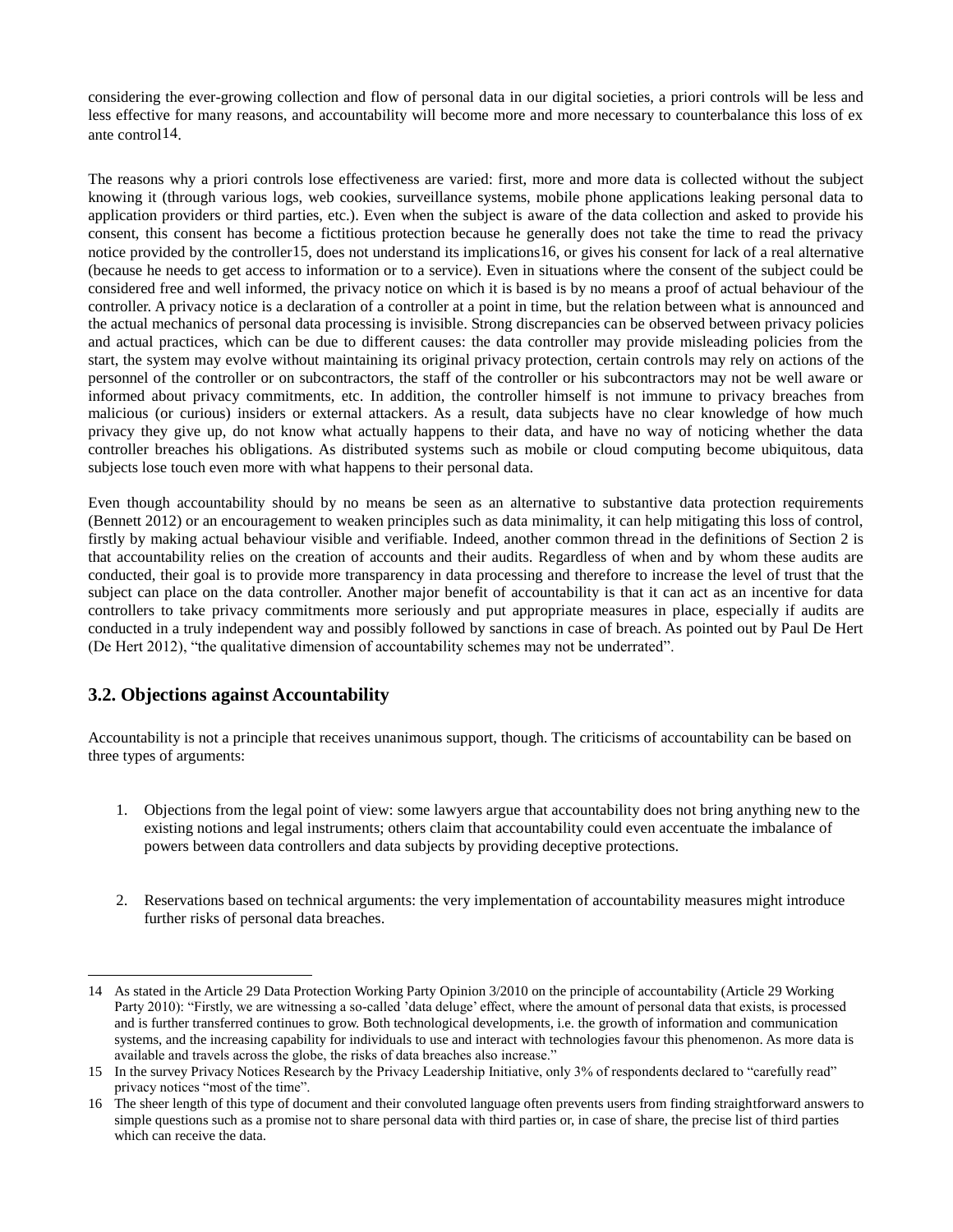3. Warnings based on economic arguments: accountability rules would impose unacceptable burdens on the industry.

Let us consider each of these categories of criticisms in turn.

The manifold nature of accountability, combined with currently vague definitions in legal instruments, may lead some data controllers to promote accountability in the hope of avoiding more constraining and comprehensive regulations. An example of such trends is described in a recent report (Ernst & Young 2012): "To avoid greater regulation, organizations in the retail and consumer products industries and GS1, a supply chain standards organization, are working with privacy commissioners to voluntarily set guidelines that address the privacy implications of using radio frequency identification (RFID) technology in their operations". In the worst case, accountability could be implemented by light organisational measures, for instance by just having in place a data protection officer, an awareness plan and some executive oversight. When audits are conducted by the companies themselves or business associations, the subject may also be concerned about their neutrality: after all, why should he be more confident in self-audits than in self-declarations of privacy policies? For these reasons, accountability has been criticised for offering companies a cheap "data protection favourable" reputation even if their actual practices and accountability rules actually offer limited guarantees, amounting to "privacy greenwashing" (Guagnin 2012). In the same vein, the 2009 white paper (CIPL 2009) from the Accountability Project also draws criticisms from certain lawyers (Bennett 2012), as it mentions that an accountability strategy allows companies to reach data protection goals in a way "that best serves their business models."

More generally, accountability is often associated with self-regulation, which is a controversial approach. The main benefits of self-regulation are its flexibility and its wider acceptance in the industry: because the rules can be tailored to a given business sector and controlled by the concerned actors, these actors are more likely to follow them. More generally, considering the difficulty to regulate the Internet in the international context, self-regulation is often presented as an adequate solution to face the "disintegration of traditional sovereignty paradigms" (Poullet 2001). However, the validity of self-regulation as a norm has to be assessed against traditional criteria such as the legitimacy of its authors, the conformity of its content with respect to other legal rules and its effectiveness, including the possibility of sanctions (Ibid.). In the context of accountability, one could argue that the second criterion should generally be satisfied (it is to be hoped that the accountability rules defined by e.g. an industrial sector would comply with applicable laws), but the first one is not really satisfied unless a data protection authority officially endorses the rules (or the rules are defined in collaboration with the authority, which could be seen as a form of co-regulation), nor does generally the last one. It should be clear that the lack of real consequences for data controller breaching the code or the lack of effective control would seriously weaken the assurance provided by self-regulated accountability schemes.

Another critical view of accountability relies on the idea that it is just a superfluous notion because it is already implicitly covered by existing instruments. For example, Colin Bennett (Bennett 2012) argues that there is an "unfortunate tendency" to believe that "new constructs for privacy" are needed. According to him, the essential principles of privacy do not need reformulating to allow for accountability: its key aspects can be integrated in existing frameworks. To support this view, one may argue that legal wording such as "Article 22 takes account of the debate on a principle of accountability and describes in detail the obligation of responsibility of the controller to comply with this Regulation and to demonstrate this compliance, including by way of adoption of internal policies and mechanisms for ensuring such compliance." in the draft General Data Protection Regulation released by the European Commission in January 201217 does not add very much to existing obligations. Even more striking are the following comments in the Working Party 29 Opinion on the principle of accountability (Article 29 Working Party 2010): "One may also suggest that accountability refers to the implementation of data protection principles", and "The Article 29 Working Party wishes to highlight that most of the requirements set out in this new provision actually already exist, albeit less explicitly, under existing laws"18.

From the technical point of view, tensions can also arise between accountability and privacy: the accounts which form the basis of the accountability procedure can themselves involve personal data; enforcing the implementation and storage of these accounts therefore introduces an additional risk for these data. This can be the case, for example, when the accounts take the form of execution logs. Obviously these logs should be subject to strong security measures but, as experience has shown too often, there is no absolute security protection. Data minimisation should therefore be encouraged: only information essential for compliance checking should be recorded in logs. Efficiency is one reason but the main one is to avoid further spreading of personal data. Another concern on the technical side is the authenticity of the accounts. Because

<sup>17</sup> Section 3.4.4.1.

<sup>18</sup> Even though this suggestion is not exactly the definition adopted by the Working Party 29 in the rest of the document.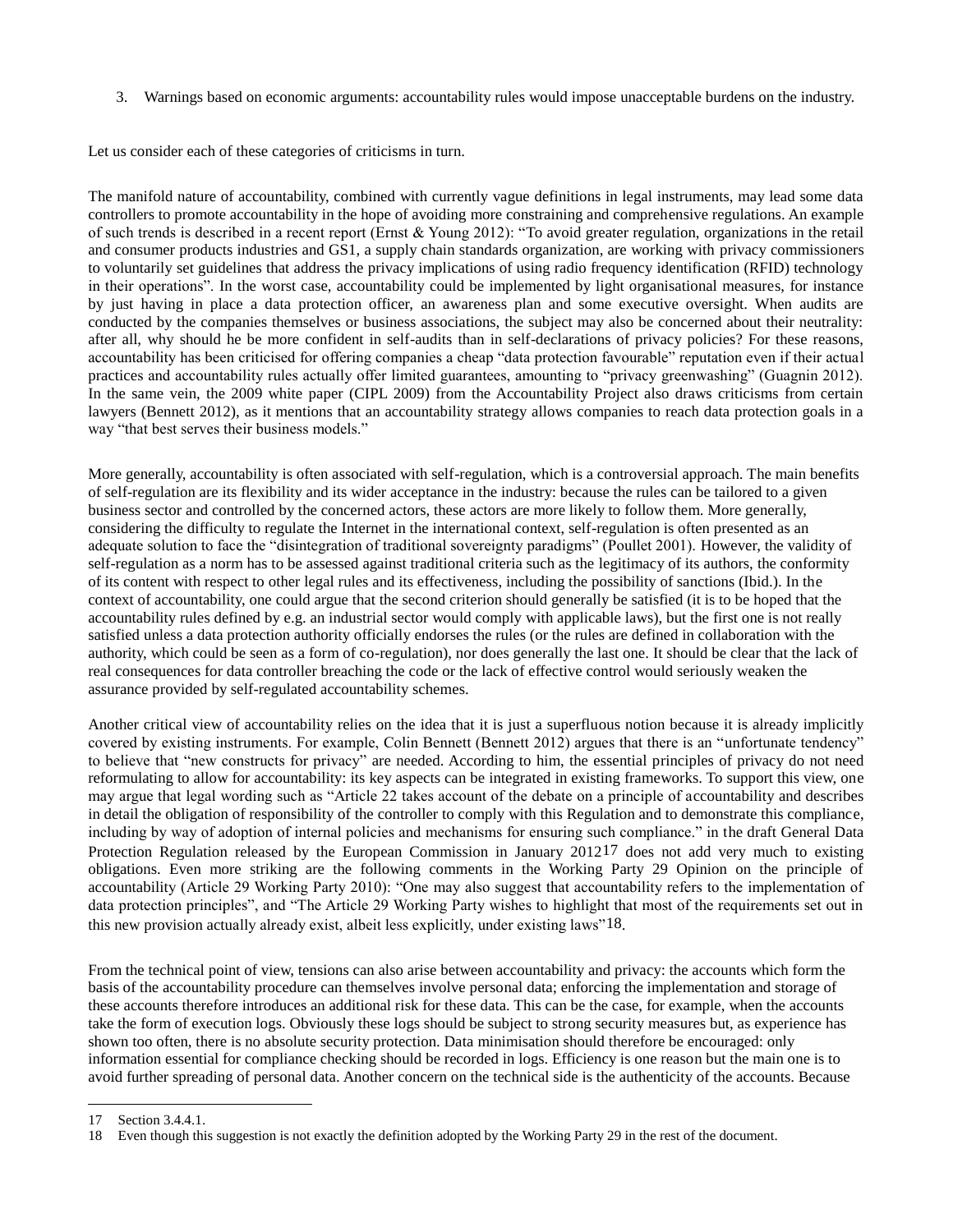they are, by definition, built and stored by (or under the control of) data controllers, how can the auditor and the subject be convinced that they provide a faithful representation of the actual data processing? The accounts could have been forged by the controller to cover up privacy breaches or they could have been tampered with by external actors. Again, technical means can be implemented to enhance the trustworthiness of the accounts (Bellare 1997, Schneier 1999), but they cannot provide an absolute guarantee, which might become a problem if the accounts are to be used as evidence in legal proceedings.

Needless to say, binding accountability rules are not necessarily welcome in the industry because they would introduce additional obligations and potential costs. As discussed above, this fear can actually turn into a support for a weak form of accountability (focusing on light organisational measures adopted on a voluntary basis). This economic argument should be taken seriously though, as it would be illusory to believe that strong accountability measures could be imposed in any country if they had to result into unacceptable burdens on the industry, especially at a time when personal data has become the "oil of the new economy". We investigate promising paths to address these issues in the following sections.

#### **3.3. Beyond Vague Promises: Need for Precise Commitments**

 $\overline{a}$ 

We believe that the criticisms discussed in the previous subsection deserve great attention. First, the fact that accountability could turn into deceptive promises providing erroneous expectations to data subjects is of great concern. Indeed, if this grim prediction became a reality it would undermine the very value that accountability is supposed to restore, namely trust. To analyse the reasons why an accountability system could be misleading and provide to the subjects a false sense of protection, let us consider the characterisation of accountability proposed by the Article 29 Data Protection Working Party (Article 29 Working Party 2010): "its emphasis is on showing how responsibility is exercised and making this verifiable". To achieve this objective, it is necessary to know precisely: (i) what the responsibilities are, (ii) what pieces of evidence will make the verification possible and (iii) who will be in charge of the verification and in what conditions. Each of the objections in Subsection 3.2 can be related to a failure in one of these steps:

- (i) If the commitments of the data controller are not well defined (and properly understood by the data subject) the guarantees provided by the accountability mechanisms are illusory. These commitments should obviously include all applicable legal obligations, but also any industry standards and declarations made by the data controller in his privacy statements.
- (ii) If the pieces of evidence are not sufficient to establish that the commitments have been fulfilled, the verification process will not be reliable. This may be the case in particular if the evidence is incomplete or if no guarantee is provided about its integrity and authenticity.
- (iii) If the actor in charge of the verification is not trusted by the subject, the whole accountability process will suffer from the same distrust. This would obviously be the case if the audits were conducted by the data controllers themselves or by representatives of their business sector.

The solutions to avoid these failures in the accountability process necessarily blend legal, technical and economic ingredients: the commitments of the controller involve legal obligations; the definition and analysis of the accounts have to rely on technical means; and the roles of all the stakeholders in the process must be integrated within a viable ecosystem. But the keyword and true imperative for all these aspects of accountability is *precision*: any doubt or uncertainty in the process would cause mistrust and subvert the whole approach.

Precision can also be an answer to the second criticism discussed above, i.e. the fact that accountability is a superfluous notion because it is already covered by existing instruments. Indeed, one may agree that if accountability remains a vague obligation as stated in Article 22 of the Draft General Data Protection Regulation (EC 2012)19, it does not add very much to

<sup>19</sup> §1. The controller shall adopt policies and implement appropriate measures to ensure and be able to demonstrate that the processing of personal data is performed in compliance with this Regulation. §2. The measures provided for in paragraph 1 shall in particular include: (a) keeping the documentation pursuant to Article 28; (b) implementing the data security requirements laid down in Article 30; (c) performing a data protection impact assessment pursuant to Article 33; (d) complying with the requirements for prior authorisation or prior consultation of the supervisory authority pursuant to Article 34(1) and (2); (e) designating a data protection officer pursuant to Article 35(1). §3. The controller shall implement mechanisms to ensure the verification of the effectiveness of the measures referred to in paragraphs 1 and 2. If proportionate, this verification shall be carried out by independent internal or external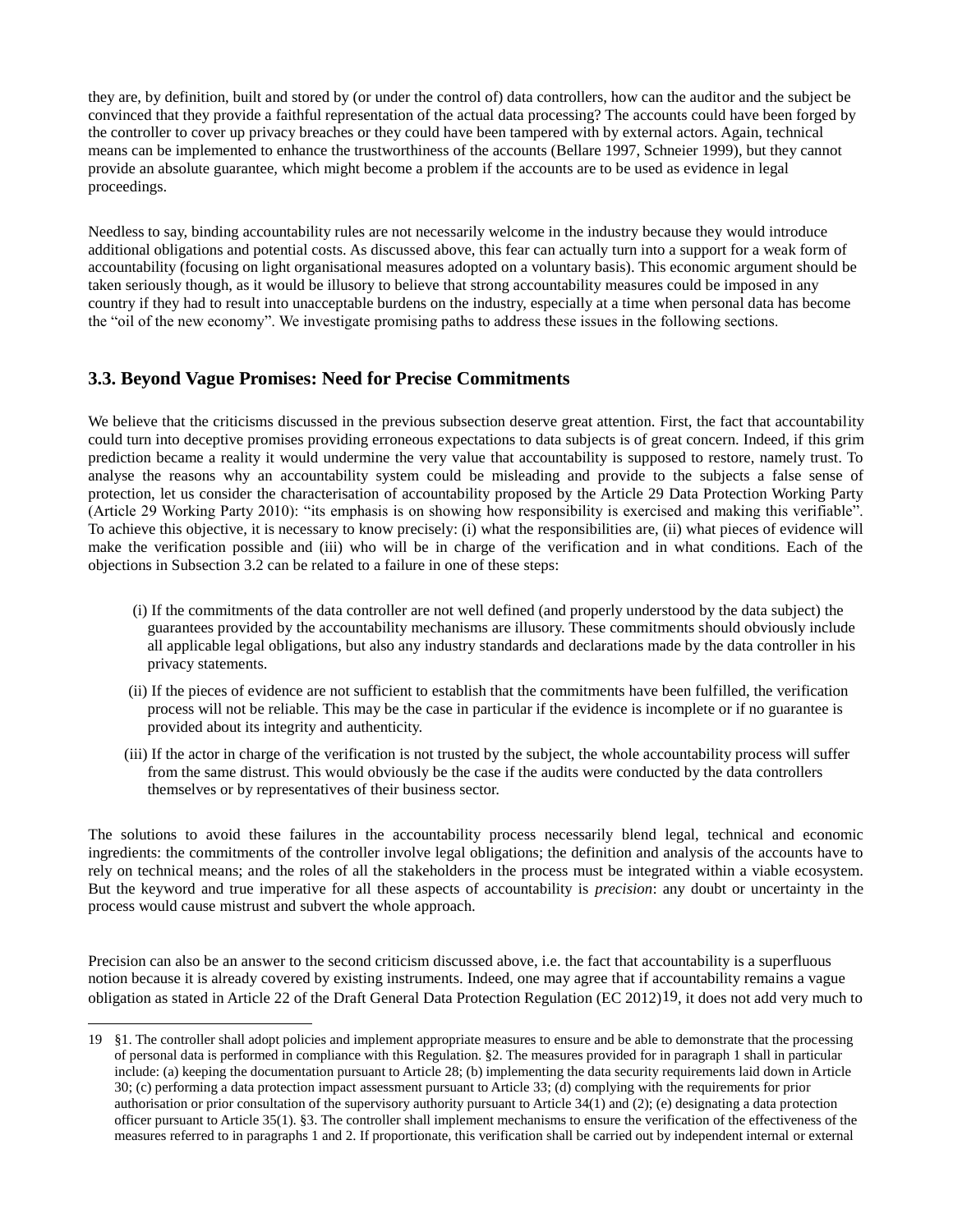existing measures. Except for the designation of a privacy officer in certain circumstances 20 and the reference to a Privacy Impact Assessment (PIA) which is required only when "processing operations present specific risks to the rights and freedoms of data subjects by virtue of their nature, their scope or their purposes", one may wonder whether this article does not merely make explicit obligations that data controllers already have to meet in case of control by a supervisory authority. In addition, the verification by "independent internal or external auditors" is required only "if proportionate", which can hardly inspire confidence to data subjects. This article adds very little because it lacks precision: the only mandatory items in the records21 do not include any information that would allow an auditor to check that the controller has processed the personal data in a way consistent with his obligations and declarations. In other words, the Draft General Data Protection Regulation introduces no more than a form of *accountability of procedures*, in Colin Bennett's classification. As a matter of fact, it is significant that Article 22 heavily relies on references to other articles of the draft, which reinforces this impression of redundancy.

As far as technical issues are concerned, solutions have been proposed in the computer science community to enhance the integrity and authenticity of execution logs. For example "forward integrity" (Bellare 1997) ensures that an attacker taking the control of a computer in which the logs are stored cannot tamper with existing logs (even though he would obviously be able to delete them or to fake future logs). Similarly, techniques have been proposed to authenticate the log entries and to set up a selective access to them, e.g. for external auditors. Again, these techniques can provide strong guarantees if the requirements and assumptions (types of attackers, level of trust between the stakeholders) are precisely defined.

In the remainder of this contribution, we make the point that accountability, to yield real added value for data subjects in terms of trust, should:

- be defined precisely, in all aspects, including the contents of the accounts and the rules to decide if an account is compliant;
- include *accountability of practice* (in Colin Bennett's terminology), i.e., apply not only to declared policies or procedures but also to the actual data processing;
- be supported by independent audits to avoid any risk of accommodating attitudes of the auditors and mistrust from the subjects.

In the following section, we show that this kind of *strong accountability* can be supported by appropriate tools and in Section 5, we make some suggestions on the overall accountability architecture, including organisational, legal and economic aspects.

## **4. Technical Solutions for Accountability of Practice**

The first condition for the advent of *strong accountability* is that it can be supported by effective tools. In this section, we outline the key components of an accountability system (Subsection 4.1) and illustrate them with a practical application, which allows us to draw some recommendations for *accountability by design* (Subsection 4.2). We also discuss the

auditors.

 $\overline{a}$ 

21 Article 28. § 2 : The documentation shall contain at least the following information: (a) the name and contact details of the controller, or any joint controller or processor, and of the representative, if any; (b) the name and contact details of the data protection officer, if any; (c) the purposes of the processing, including the legitimate interests pursued by the controller where the processing is based on point (f) of Article 6(1); (d) a description of categories of data subjects and of the categories of personal data relating to them; (e) the recipients or categories of recipients of the personal data, including the controllers to whom personal data are disclosed for the legitimate interest pursued by them; (f) where applicable, transfers of data to a third country or an international organisation, including the identification of that third country or international organisation and, in case of transfers referred to in point (h) of Article 44(1), the documentation of appropriate safeguards; (g) a general indication of the time limits for erasure of the different categories of data; (h) the description of the mechanisms referred to in Article 22(3).

<sup>20</sup> Article 35 §1: The controller and the processor shall designate a data protection officer in any case where: (a) the processing is carried out by a public authority or body; or (b) the processing is carried out by an enterprise employing 250 persons or more; or (c) the core activities of the controller or the processor consist of processing operations which, by virtue of their nature, their scope and/or their purposes, require regular and systematic monitoring of data subjects.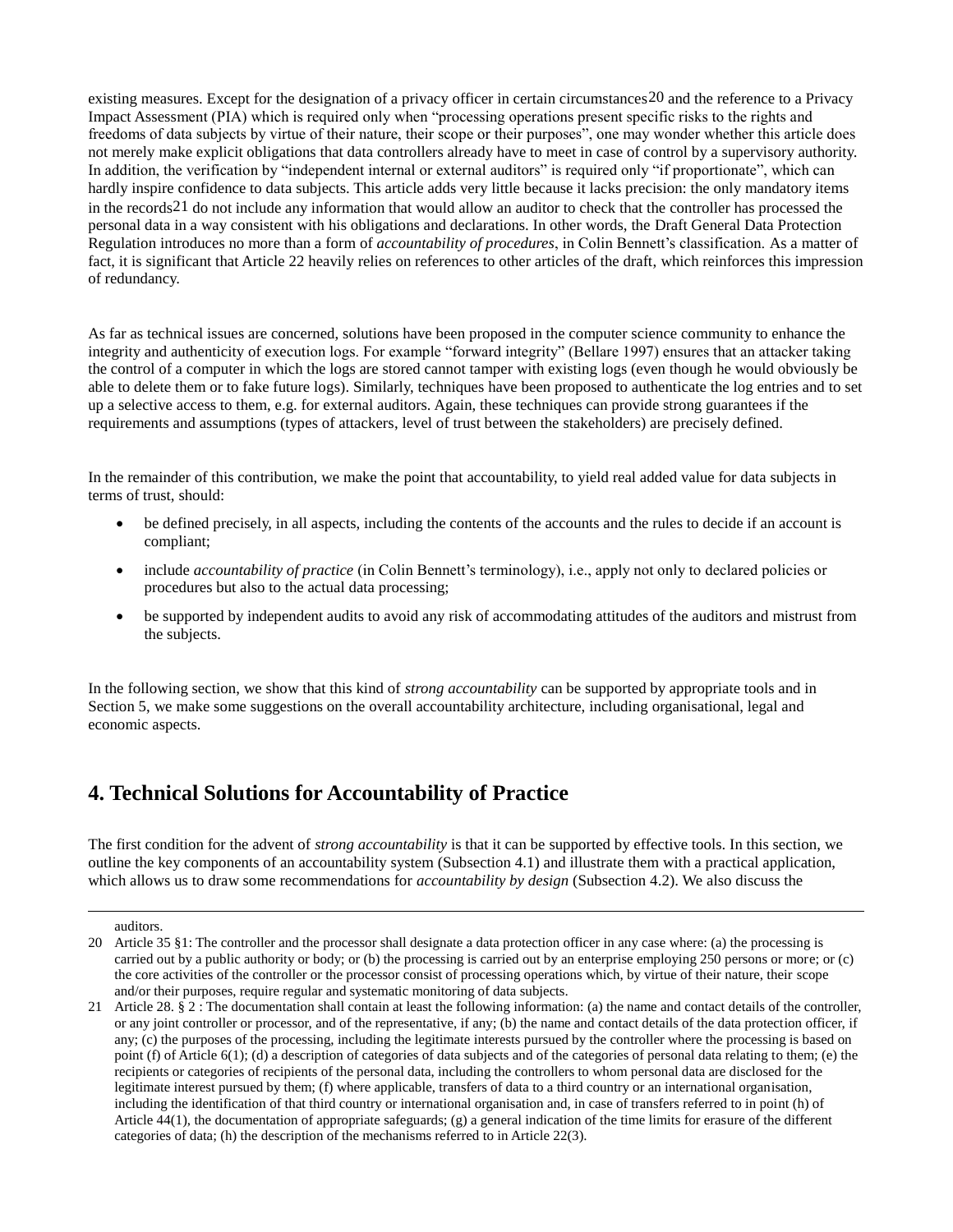limitations of these solutions (Subsection 4.3).

#### **4.1. Key Accountability Components**

The first step of the accountability process should be a clear definition of the privacy policy that the controller has to comply with. *Privacy policy languages* are a technical solution for specifying privacy policies in a machine-readable format. By using a well-defined (formal) syntax, these languages are amenable to automated processing. A number of such languages have been around for some time, such as P3P (W3C 2006), EPAL (IBM 2003) or SIMPLE (Le Métayer 2009). Other languages, such as XACML (OASIS 2013) and UCON (Park et. al. 2002, Lazouski et. Al. 2010) can also be used to define privacy policies, even though they are more general purpose. A distinction is usually made between *data access* and *data usage* languages; the former makes it possible to set fine-grained permissions for the initial access to data, while the latter can also be used to specify what can happen to the data after it has been accessed. Common examples are the use of data for a specific purpose, its deletion, its anonymisation or its forwarding to a third party. Some languages, such as XACML, are restricted to data access control22; others, such as UCON and PPL23, combine both aspects. In practice, privacy policy languages make it possible to translate the wishes of a data subject, the promises of a data controller and their common agreement about the use of the personal data into a format that can be processed automatically. Therefore, privacy policy languages are the first building block of accountability of practice: by formalising agreements about the authorised uses of the data, they help structure the evidence (accounts), which is at the core of the principle of accountability. From the privacy policy, it is possible to derive the information that must be present in the accounts to establish their compliance.

Accounts for accountability of practice can typically take the form of *log files.* A log is essentially a detailed history of the events of the system, often in the form of a chronological list. Such files can be generated automatically and in real time by the execution environment of the system. Assuming the mechanism generating them is tamper-proof (Schneier 1999, Waters et al. 2004), logs make up the core of the evidence against which accountability is to be assessed for data handling systems.

The next requirement of an accountability architecture is the possibility of conducting audits. The formal nature of privacy policy languages makes it possible to design tools to conduct automated and rigorous checks of the logs. Such a *log analyser* compares the actual sequence of data handling operations (events) represented in the log with the predefined agreement between the data controller and the data subject as included in a joint policy. After having processed the log, the tool outputs a conclusion about the compliance of the actual events with the initial agreement. If the implementation of the tool itself is transparent24, this process provides real guarantees and confidence about the analysis of the accounts. If the log is deemed non-compliant, such a tool can automatically pinpoint which event (or absence of event) caused the breach.

#### **4.2. Illustration with PPL**

To illustrate the framework suggested in the previous subsection, we focus now on an example of a privacy policy language that includes both data access and data usage features: the PPL language25.

#### **4.2.1. Specifics of the PPL Language**

The PPL engine includes a negotiation feature, which allows the data subject and the data controller to express their preferred policies separately before comparing them automatically to decide whether they are compatible. If it is the case, a

<sup>22</sup> XACML deals with access control.

<sup>23</sup> PPL (PrimeLife Policy Language), based on XACML for its access control aspect, also includes many usage control features. It was developed by SAP (Trabelsi et al. 2011) as part of PrimeLife, a 36 month long European project with the goal of investigating "...how to protect privacy in emerging Internet applications such as collaborative scenarios and virtual communities".

<sup>24</sup> For example if its source code is available or can be checked by an independent third party.

<sup>25</sup> The a posteriori compliance checking approach is not tied to any particular privacy policy language, but we present the specific example of PPL to give a clearer idea of how the strategy can look like concretely.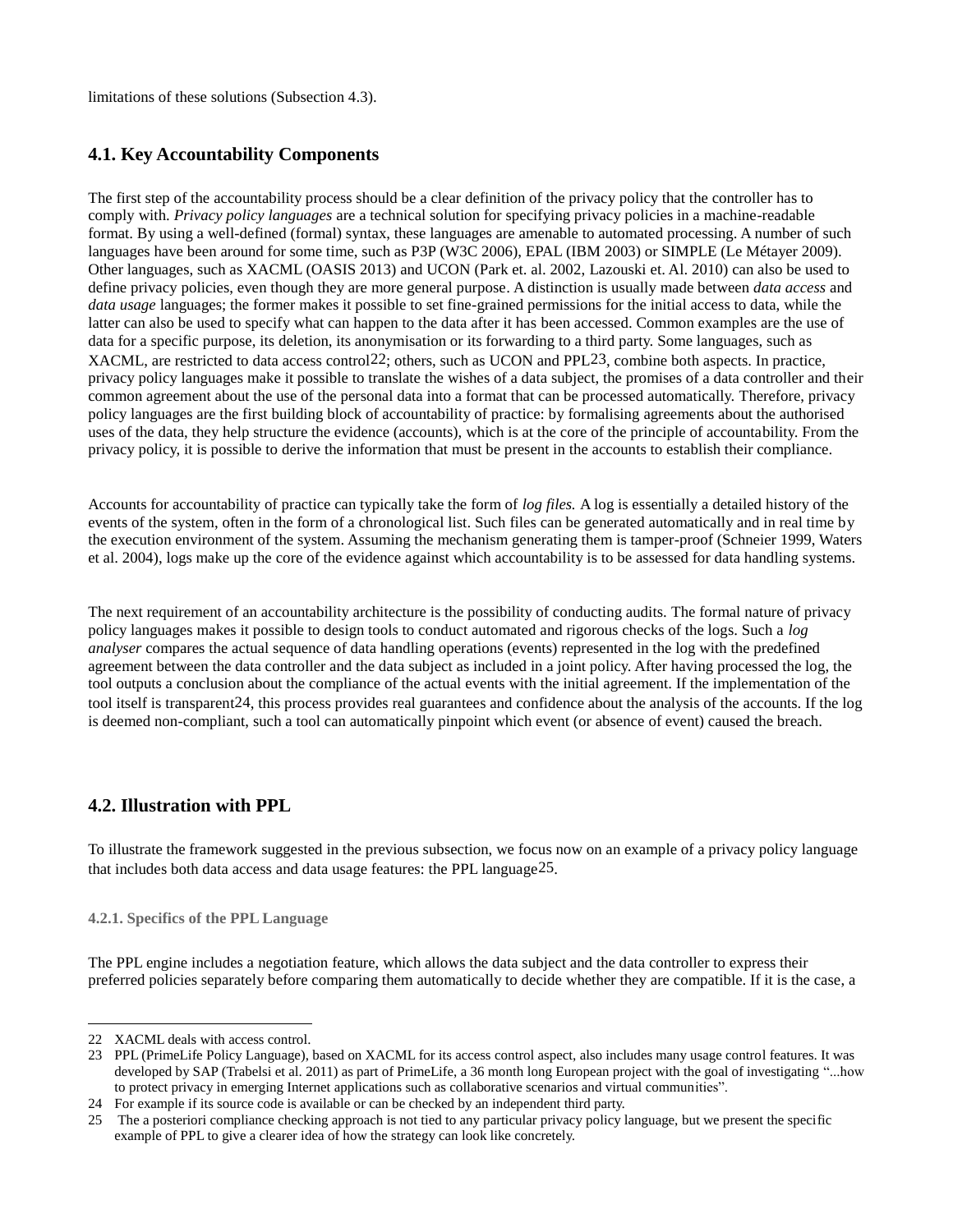joint agreement (strict enough to accommodate both parties) called *sticky policy* (Karjoth, Schunter and Waidner 2002)26 is generated and attached to the data; in case of incompatibility, a report detailing the mismatch is generated, allowing each party to reassess his privacy policy or to abort the interaction if no compromise can be reached.

In PPL, two central features are available to express privacy policies: authorizations and obligations. They are used both to express policy preferences (for subjects and for controllers), and to define the resulting joint agreements (sticky policies). The PPL *authorizations* feature a notion of *purpose* formalised by keywords such as "marketing" or "identity checking". Data controllers specify in their policies for which purposes they intend to use the personal data they would collect; data subjects, on their side, specify explicitly the purposes they would approve. For the controller and subject policies to be compatible and generate a joint agreement, all purposes listed by the controller must be part of the subject's list. Authorizations also state whether *downstream usage*, i.e. the processing of the data by a third party, is allowed.

The core mechanism of PPL is the *obligations* concept. An obligation consists of a *trigger* and an *action.* Triggers are specific events or circumstances (e.g. data being used for a specific purpose, or forwarded to a third party). Actions are the events that are meant to take place once the trigger has fired, i.e. when the specific event or circumstance has taken place. For instance, a policy may mention that the phone number of a data subject should be deleted after it has been used for the purpose of identity checking. In this case, the deletion of data is the action event, and the trigger is the use of the number for identity checking. To prevent data controllers from claiming that they will fulfil an obligation in an indefinite future, triggers include a maximum delay. A number of trigger events are predefined in PPL27 and new ones can be added. For action events, which specify what should happen if the associated trigger fires, the same flexibility applies. Default actions include the sending of a notification to the data subject, the deletion of personal data, and its anonymisation28.

#### **4.2.2. Compliance Checking and Log Design Guidelines**

PPL logs include both trigger and action events. Trigger events can be seen as promises, arising from the sticky policy, to be fulfilled in subsequent events by the data controller. If the log is compliant, the trigger event will be followed, at some point, by the action event imposed by the corresponding obligation. Temporal parameters are taken into account to check whether the action event was performed before the agreed deadline. Because of this constraint, all PPL log entries are timestamped. Furthermore, trigger events must carry identification tags so they can be referenced from action events. Without this tag, ambiguities may arise and propagate to the global compliance checking.

It must be emphasised that the structure of the logs must be considered carefully to ensure that a privacy policy is accountable. First and foremost, all relevant data handling operations must be represented precisely enough to prevent any ambiguity; the decision of what to include in the logs thus requires careful consideration. In case of insufficient expressiveness, one log entry may refer to several data handling events, yielding different consequences on overall compliance. This precision requirement is complicated by the potential need for the data controller to minimise the amount of data stored in the logs for reason of efficiency or intellectual property protection.

The frequent subcontracting of data handling to third parties raises other issues: not only have the outsourced data handling operations also to be logged but sufficiently detailed information must be kept in the logs to settle disputes in case of malfunctions or breaches of obligations on the third-party side. Log architecture design and precise definitions of accountability are intertwined, and evolving circumstances can alter the distribution of responsibilities – these changes ought to be reflected in logging systems. Both the contents of the logs and their format are directly influenced by the way responsibilities are distributed among the main data controller and (possibly multiple) third parties.

Another source of complication may be the need to support *break-glass situations29,* which refer to circumstances under

<sup>26</sup> Sticky policies have also been used in the field of digital rights management; however, they play a very different role in our context because here they are checked a posteriori (rather than on the fly) and the process is audited by third parties.

<sup>27</sup> Such as the use of personal data for a specific purpose, its forwarding to a third party, its access by the subject, etc.

<sup>28</sup> Anonymisation is technically realized through cryptography.

<sup>29</sup> Referring to the breaking of glass to trigger an alarm.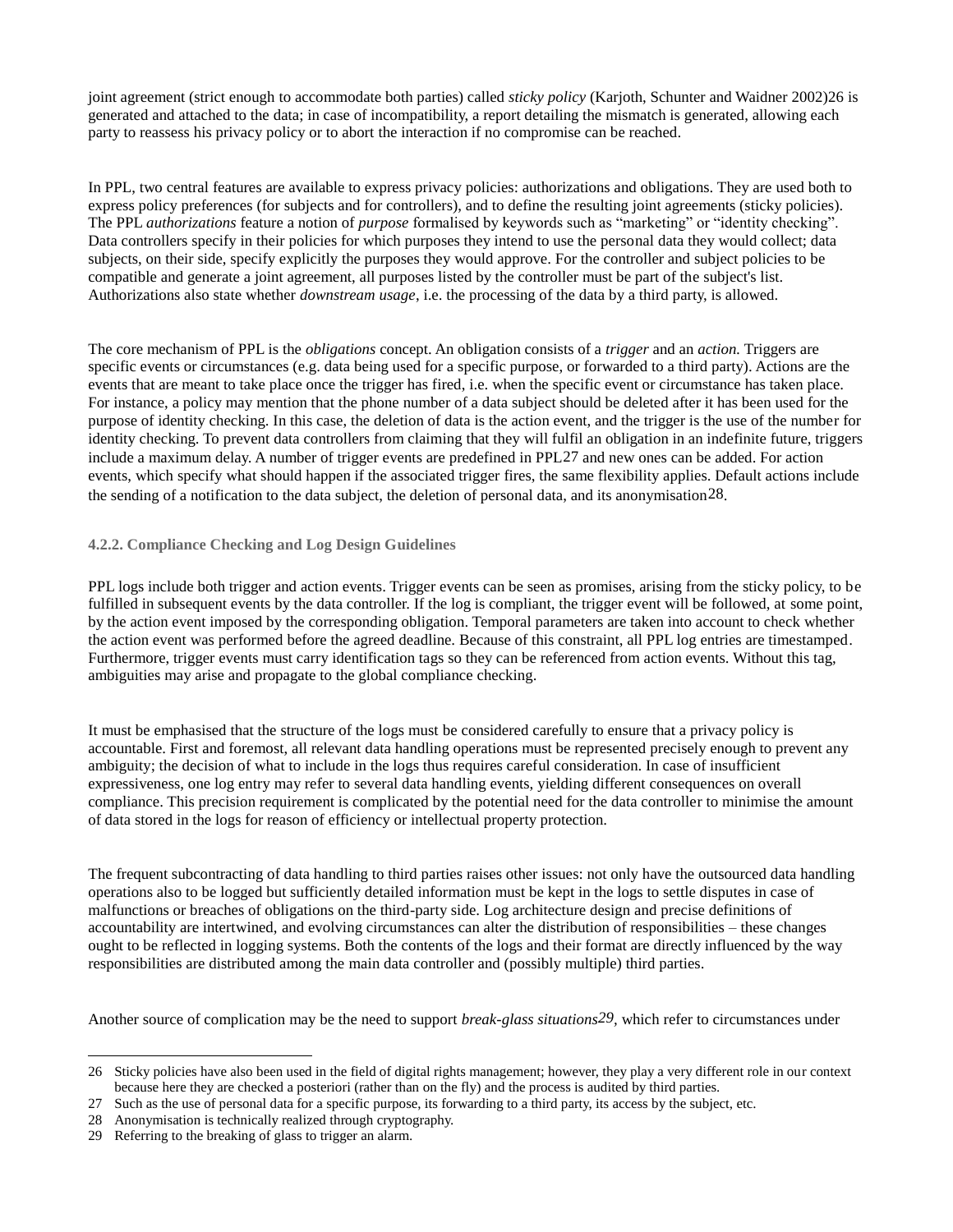which exceptional access to data should be granted to an entity that does not possess the required privileges (NEMA/COCIR/JIRA 2004)30. This type of situation should be part of the scenarios supported by compliance checking mechanisms; hence the structure of logs must support them. Complementary human assistance may be required to prevent abuse of such mechanisms. Nevertheless contextual data ought to be included in the logs in conjunction with data handling events so as to accurately express the combination of modalities characterising break-glass situations.

The guidelines sketched in this subsection result from the experience gained while developing an accountability system for the PPL language. More detailed illustrations of these issues are described in (Butin, Chicote and Le Métayer 2013).

#### **4.3. Challenges and Limitations of Technical Solutions**

 $\overline{a}$ 

Since the technical framework outlined here is based on the analysis of logs, these logs must be truthful. More precisely, they ought to display the following properties:

- 1. It should not be possible for a DC to create fake logs: in other words, logs should reflect the actual execution of the system, especially in terms of personal data processing (*unforgeability*).
- 2. Once logs are generated, it should not be possible to alter them without detection (*integrity*).
- 3. It should be impossible to access logs without proper credentials (*confidentiality*).

Confidentiality can be achieved by encoding logs with cryptographic tools but care must be taken to allow for selective access: one cannot simply encrypt all logs at once, since different entities (e.g. auditors, subjects) should be granted access to different parts of the logs. The second property, integrity, can be supported by techniques such as the ones proposed by Bellare (Bellare 1997).

Unforgeability is the most challenging objective because it depends on the whole architecture of the system. Ideally, the architecture should be designed with accountability requirements in mind, so that verifying unforgeability can be made easier. This kind of architecture, for instance featuring a single decision point for all access requests to personal data, should make it easier to check informally whether logs reflect the actual events. The highest level of assurance would be attained through the application of mathematical modelling (*formal methods*). In this approach, all components playing a role in personal data processing and log generation must be accounted for. However, formal methods tend to be costly and could be applied only to the most critical parts of the system.

Great care should also be taken to minimize the ambiguities of log contents. Consider the example of ontologies in PPL: one of the available data handling events corresponds to the use of personal data for a specific purpose. A list of purposes can be agreed on, but simply defining a list seems insufficient: the ontology could be misused by stretching the meaning of words, claiming that the different available purposes where never clearly defined. This could be addressed by attaching informal statements of intent by the data controller to corresponding data handling events. Requiring data controllers to word their intentions in more detail should increase the pressure on them not to misbehave.

A different limitation is that some obligations defined by policy languages may not be checkable automatically, requiring human intervention. Integration of this aspect within an interactive verification tool is feasible but not straightforward; this kind of tool would produce hybrid compliance arguments involving both mechanical and manual steps.

Generally speaking, most of the necessary tools for the implementation of accountability already exist, but they must be used and combined carefully to yield a credible framework. Many challenges of this approach are therefore as much organisational as technical. On the other hand, no bullet-proof solution exists and the very purpose of accountability is to make it more difficult and more risky for data controllers to misbehave, not to enforce correct behaviours. In the next section, we take a closer look at non-technical challenges and solutions for an integrated accountability approach.

<sup>30</sup> Common examples include the exceptional access to medical records in life-threatening situations, credit card fraud scenarios and military information classification systems (Feigenbaum et al. 2011).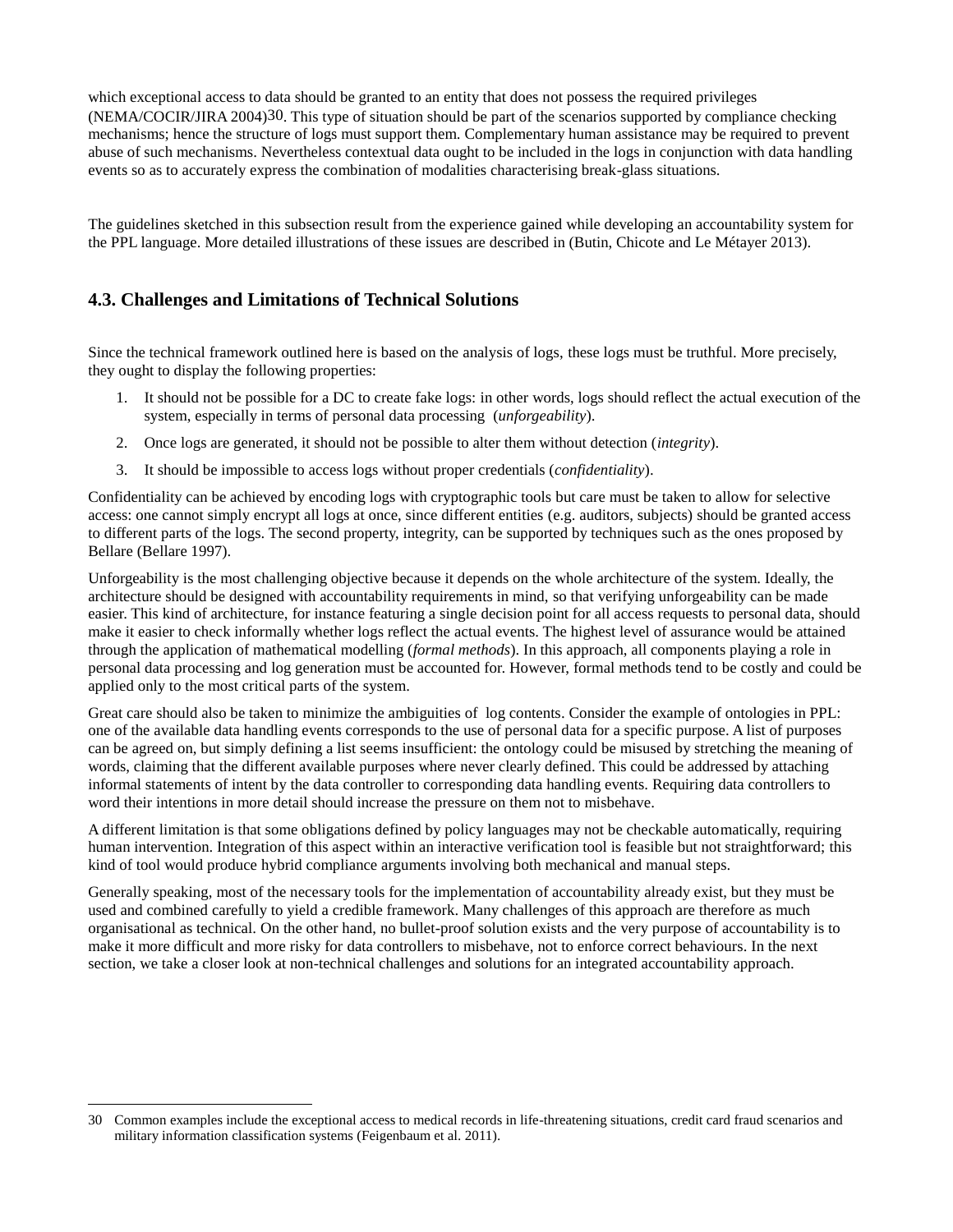## **5. Accountability Architecture: Legal and Economic aspects**

In the previous section, we have shown that *strong accountability* is possible from a technical point of view and we have suggested practical means to support it. Obviously, it is not because strong accountability principles are technically feasible that they will actually be implemented. The next questions to address are therefore: should they be adopted on a voluntary basis (and why would this happen?) or should they be enforced by the law (and how)? What should the roles of the stakeholders (data controller, data subject, data protection authorities, third parties) be? What would be the costs and benefits for the industry?

First, following Colin Bennett (Bennett 2012)<sup>31</sup>, it is unlikely that large-scale accountability can be adopted on a voluntary basis. Regulation should therefore impose binding accountability requirements. But such regulation should take into account two essential requirements:

- As argued in Subsection 3.3, just recalling general or vague accountability principles is not enough, and it could even provide a false sense of protection. Legal uncertainty would undermine the very principle of accountability.
- As stated by the Article 29 Working Party (Article 29 Working Party 2010), accountability should not impose ―cumbersome new legal requirements upon data controllers, particularly given the current, challenging EU economic situation."

To solve this tension between the need for precise legal obligations on the one hand and economic acceptability on the other hand, we should stress that precision does not necessarily mean lack of flexibility. Indeed, it should be clear that a one-sizefits-all approach would not make sense in this area and different factors, such as the type of personal data at stake and the size and activities of the company, have to be taken into account to determine the required level of accountability and the associated measures. Also, because laws (and European regulations) should remain at a sufficient level of abstraction to be of general application and to avoid quick obsolescence, they should not go into the details of the accountability process but rather provide high level requirements imposing the necessary level of precision32. For example, following the recommendations of Section 4, they should state that any information or event which could have an impact on the data protection requirements must be recorded in the accounts, without defining what these events are and how they should be recorded. They should define the requirements for audits (periodicity, level of detail) depending on the situation. Such a flexible, multi-tier approach does not contradict the precision requirement: it should always be possible for the data subject to know, for a given controller, his privacy policy, the precise accountability measures implemented, the auditors, as well as the way to interact with them to be informed of the results of their audits.

This combination of legal requirements, flexibility and transparency is instrumental to restore the trust of the data subjects. It is also the key to economic viability of strong accountability: each data controller could decide to opt for the minimal requirements imposed by the law (both in terms of privacy policy and accountability measures) or to provide higher guarantees and use them as a business differentiator to get a competitive advantage.

As far as the extra costs incurred by the mandatory accountability requirements are concerned, they can be separated in three parts:

(i) Organisational costs: for staff training, privacy officer activities, documentation keeping, etc.

- (ii) Technical costs: to build, store and secure the accounts.
- (iii) Audit costs.

 $\overline{a}$ 

Category (i) should not represent significant additional costs, as it mostly corresponds to tasks already carried out by data controllers. Otherwise, they represent true sources of improvement of the quality of data handling procedures and overall

<sup>31</sup> ―Privacy audits have been around for a long time, but there is little evidence that market pressure alone will push this kind of external conformity assessment around the international economy".

<sup>32</sup> ―Technology neutrality has long been held up as a guiding principle for the proper regulation of technology, particularly the information and communications technologies" (Reed 2007).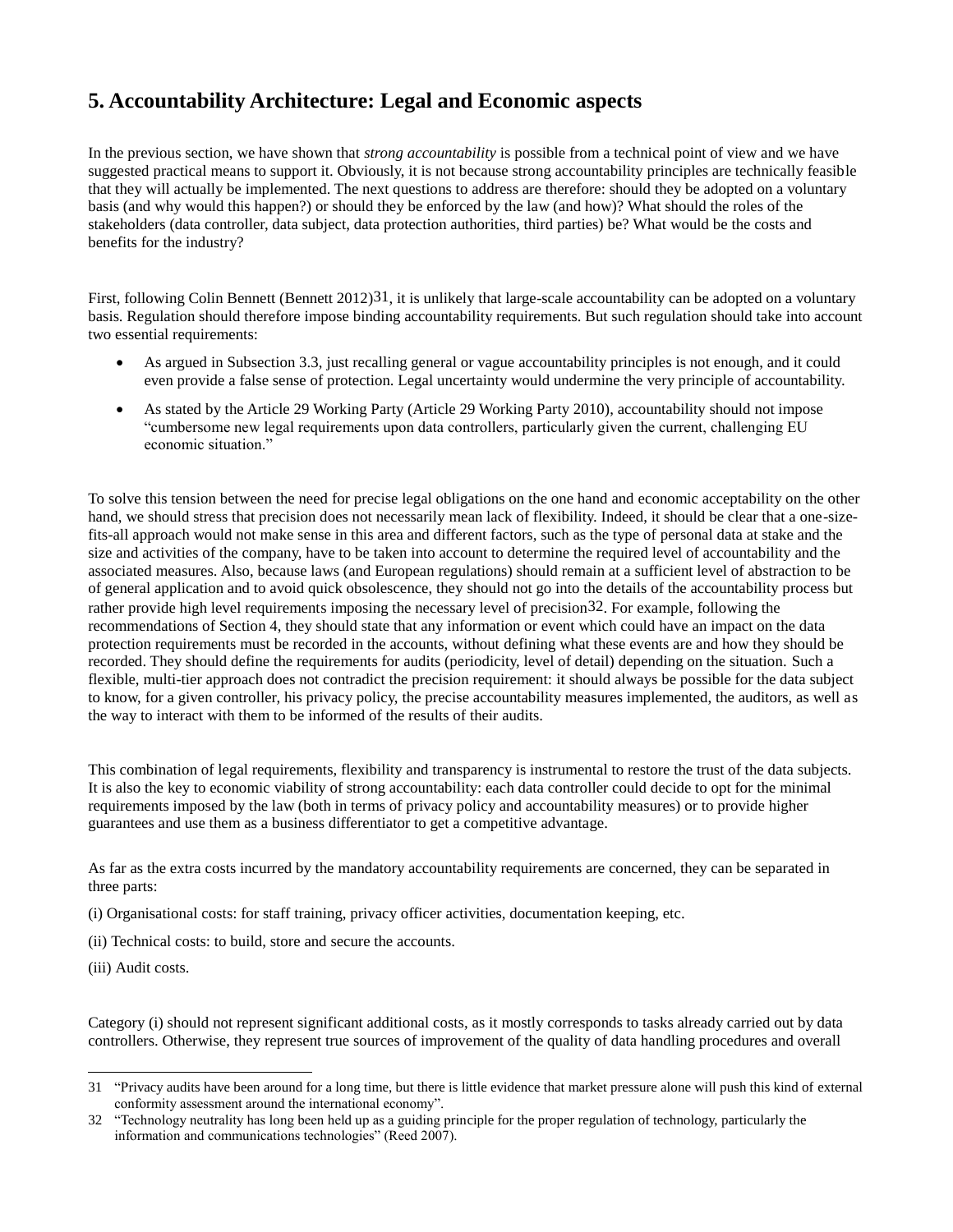internal organisation of the company33.

 $\overline{a}$ 

Category (ii) can be reduced to marginal costs if accountability obligations are considered in the design of the system itself, following an *accountability by design* approach as suggested in Section 4.

As far as Category (ii) is concerned, the frequency of the audits and the associated costs should be proportionate to the level of sensitivity of the data and the size and type of activities of the controller. Technical tools such as the log analyser sketched in Section 4 can also help reducing audit costs.

In any case, as stated in Subsection 3.3, audits should be conducted by independent third parties: this is an essential condition for accountability to play its trust enhancing role. As mentioned by Colin Bennett (Bennett 2012), "the 'trust me, my account is the truth' approach will not be sufficient for many organizations". Furthermore, one may argue, following Paul De Hert (De Hert 2012), that external review is at the core of the concept of accountability: "It was brought into twentieth century public administration literature to denote the external scrutiny process, as opposed to the inner responsibility processes of the individual as per his or her conscience or moral value‖. Both high-level aspects of accountability such as company policies and practice-oriented aspects (through data handling log compliance checking) should be subject to audit.

But how should this independence be established and what kind of actor could play this role? We believe that in this matter inspiration could be taken from certification schemes, in particular information technology security schemes such as the Common Criteria for Information Technology Security Evaluation (Common Criteria 2013) in which national authorities can deliver accreditations to independent evaluators who are themselves in charge of conducting the evaluations. Similarly, data protection authorities, which do not have the resources to conduct large scale, country-wide audits could deliver accreditations to data protection auditors. A first step in this direction has been made in France with the introduction of the CNIL audit procedure seals in 2011 (CNIL 2011). The number of auditors approved by the CNIL is not very large yet but this business would obviously grow if strong accountability with independent audits became mandatory. Lobbying could prove to be a challenge in this area, and solutions such as anonymous auditing ought to be explored.

As far as efficiency is concerned, such an ecosystem of auditors could also help data protection authorities facing growing needs for controls, considering that their own resources cannot be extended ad infinitum. Of course, data protection authorities should keep the power to supervise on a regular basis the activities of the auditors themselves, to ensure that they keep a high evaluation standard, but auditors are necessarily much less numerous than data controllers. This monitoring of the whole process by data protection authorities would be essential, especially if the choice of the auditor is made by the data controller itself, which could otherwise lead to a quality dumping race among auditors.

Another benefit of accountability for data protection authorities is pointed out by the Article 29 Working Party: "putting the accountability principle into effect will provide useful information to data protection authorities to monitor compliance levels. Indeed, because data controllers will have to be able to demonstrate to the authorities whether and how they have implemented the measures, very relevant compliance related information would be available to authorities. They will then be able to use this information in the context of their enforcement actions."

Last but not least, for accountability to fully play its deterrence role, data protection authorities should have powers of sanction, not only to punish data controllers who have breached substantive data protection principles but also those who do not meet their accountability obligations. Penalties should be especially severe if the accounts provided by the data controller are proved to be inaccurate or forged, the same way organisations manipulating their financial accounts are severely sanctioned.

<sup>33</sup> To this respect, it would be advisable to introduce accountability as a new requirement of Information Security Management Systems (ISMS).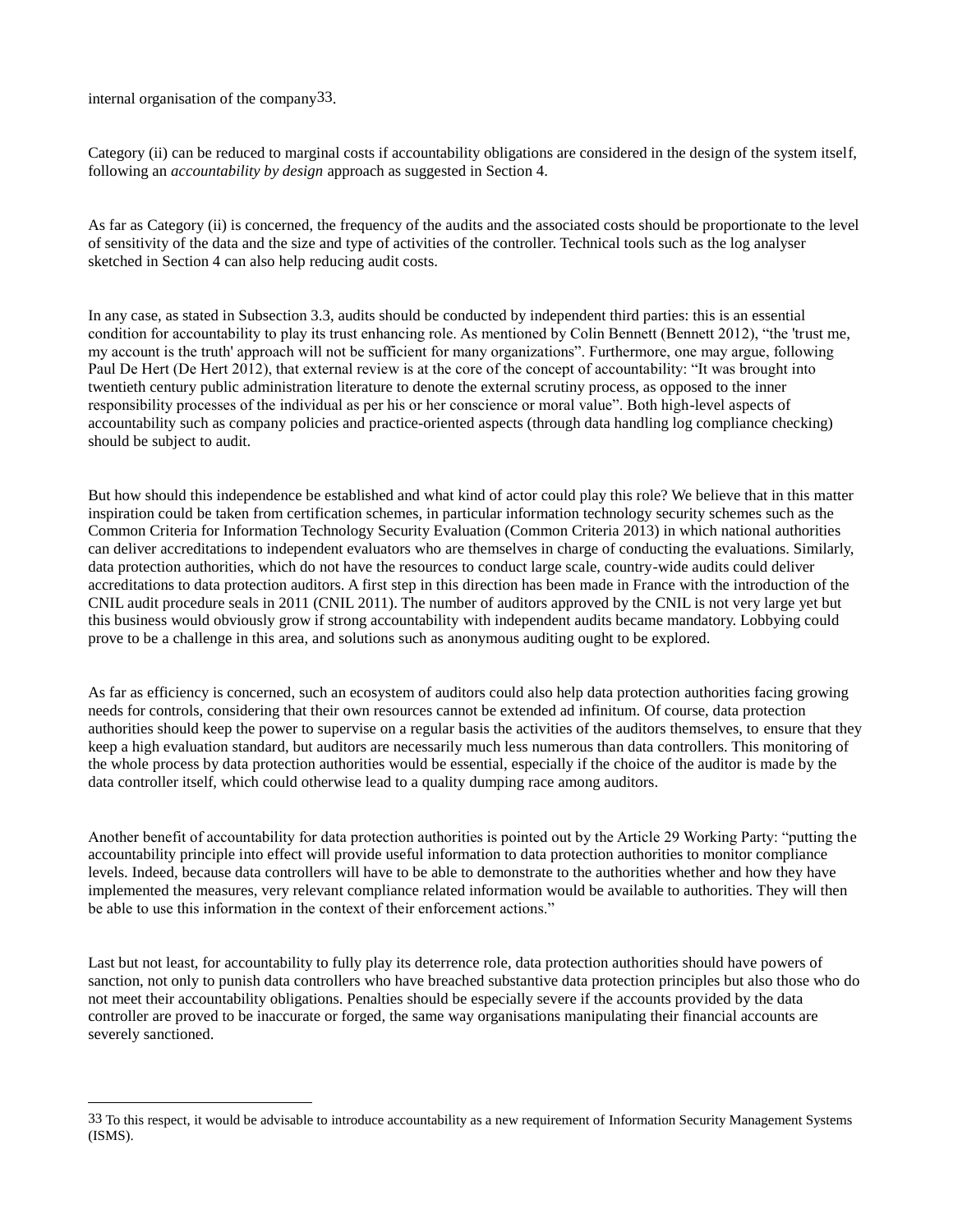## **6. Accountability and Perspectives**

In this paper, we have argued that *strong accountability* should be a cornerstone of future data protection regulations. By "strong accountability" we mean a principle of accountability which

- applies not only to policies and procedures, but also to practices, thus providing means to oversee the effective processing of the personal data, not only the promises of the data controller and its organisational measures to meet them;
- is supported by precise binding commitments enshrined in law;
- involves audits by independent entities.

As discussed in Section 5, we believe that this quest for precision is critical to ensure the effectiveness of accountability, and therefore of substantial data protection principles, and it should not be contradictory with the need for flexibility that is required by the industry. Generally speaking, a system where data controllers are audited by officially recognised third parties that are themselves accredited by data protection authorities would provide a consistent and efficient integrated accountability approach featuring a chain of trust all the way between supervisory authorities and data subjects.

Strong accountability should benefit all stakeholders: data subjects, data controllers, and even data protection authorities whose workload should be considerably streamlined. Indeed, if standardised accountability mechanisms become widespread, it would be far more efficient for data protection authorities to evaluate data controllers against well-defined criteria. Here, a form of standardisation would benefit both data protection authorities, which would enjoy a reduced workload, and data controllers, who would know in advance and more precisely to which metrics they must conform.

A further question could be the relationship between strong accountability and other instruments for privacy protection which have received a lot of attention during the last decade such as *Binding Corporate Rules* (BCRs), *Privacy impact assessments* (PIAs), *privacy by design* and *privacy seals.*

The European Commission defines BCRs as "internal rules (such as a code of conduct) adopted by multinational group of companies which define its global policy with regard to the international transfers of personal data within the same corporate group to entities located in countries which do not provide an adequate level of protection"34. The 1995 Directive's adequacy model, whereby permissions to export data depend on the country of destination, is ill-fitted to current data transfer practices. However, its derogation35 permits transfers to countries deemed inadequate if "the controller adduces adequate safeguards". A working document by the Article 29 Working Party (Article 29 Working Party 2003) states that Binding Corporate Rules (BCR) can be considered as an acceptable safeguard to this respect. But BCRs have shown some limitations, in particular in terms of enforceability. As stated in (Alhadeff et al. 2011), "the integration of accountability mechanisms could be used to extend the existing adequacy regime. Our experience with Directive 95/46/EC has shown that the applicability of legislation offering 'adequate' safeguards does not by itself ensure that appropriate guarantees are implemented in practice". Indeed, it may be argued that the additional protection provided by accountability is even more necessary in case of international transfers of personal data.

PIAs (Wright 2011, Wright et. al. 2012) constitute a fundamental approach to evaluating risks: potential issues should be foreseen and analysed in a collaborative and interactive way before the design and deployment of a new system. As stated by Gary Marx, "It anticipates problems, seeking to prevent, rather than to put out fires". PIAs have thus to be conducted at the earliest stages, before a system is deployed. They should result into recommendations and requirements about the system and organisational measures. These recommendations should be taken as input to a privacy by design process resulting in an implementation of the system. This implementation can be evaluated by independent experts to get a privacy seal, which provides some guarantees about the fact that the system meets well-defined privacy requirements (including legal obligations) in terms of privacy. Strong accountability, in contrast with PIAs and privacy by design, concerns the

<sup>34</sup> [http://ec.europa.eu/justice/data-protection/document/international-transfers/binding-corporate-rules/index\\_en.htm](http://ec.europa.eu/justice/data-protection/document/international-transfers/binding-corporate-rules/index_en.htm)

<sup>35</sup> Article 26 (2).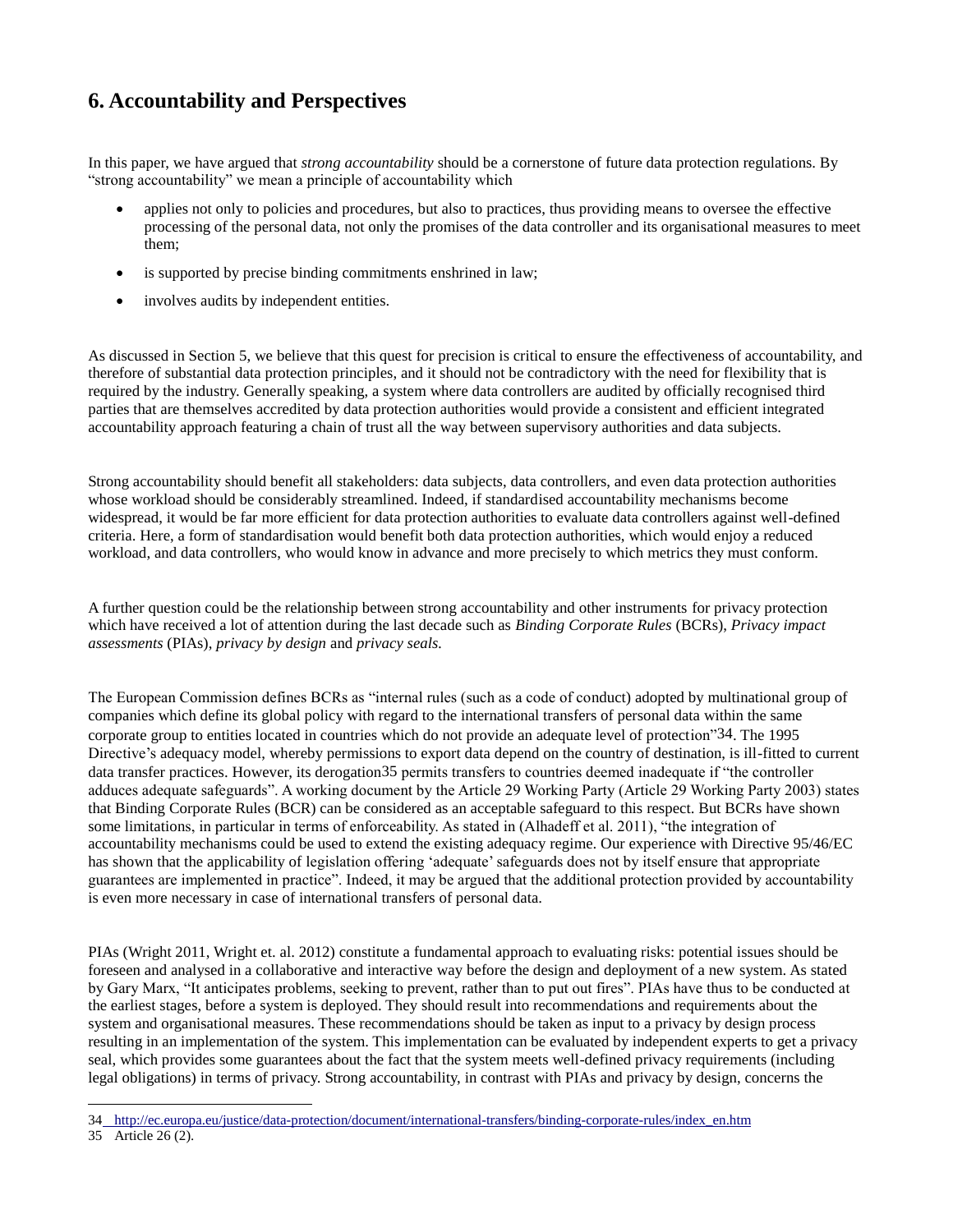practices, hence the effective exploitation of the product or system. In other words, it is an a posteriori rather than an a priori control. PIA do offer benefits, but as an ex ante analysis: they offer no guarantee regarding the actual processing of data.

However, as shown in Section 4, accountability does not emerge spontaneously. A system has to be designed with accountability requirements in mind, and these requirements should arise from the PIA. Indeed, the feasibility of accurate and comprehensive a posteriori verifications depends directly on the architecture of the technical platform under consideration. The privacy by design approach should thus include an *accountability by design* component, to ensure that accountability will indeed be feasible. This accountability component could also be evaluated as part of a privacy seal mechanism36. More generally, we should envisage in the long term a continuum between privacy seals and the regular audits required by strong accountability: the privacy seal would be the original certificate, providing well defined guarantees about the design of the system and the organisation in place, while accountability certificates would complement the original seal with guarantees about the effective use of the system. In this architecture, strong accountability could take the form of continuous maintenance of the original privacy seal. This maintenance could also have an impact on risk assessment (for example through the identification of new risks) leading to a new iteration of PIA and a virtuous improvement process.

#### **References**

l

- Alhadeff, Joseph, Brendan Van Alsenoy and Jos Dumortier. "The accountability principle in data protection regulation: origin, development and future directions." Paper presented at Privacy and Accountability 2011, Berlin, Germany, April 5-6, 2011.
- Article 29 Data Protection Working Party. *Opinion 3/2010 on the principle of accountability*. 2010. [http://ec.e](http://ec.europa.eu/justice/policies/privacy/docs/wpdocs/2010/wp173_en.pdf)urop[a.eu/j](http://ec.europa.eu/justice/policies/privacy/docs/wpdocs/2010/wp173_en.pdf)ustic[e/p](http://ec.europa.eu/justice/policies/privacy/docs/wpdocs/2010/wp173_en.pdf)olicie[s/p](http://ec.europa.eu/justice/policies/privacy/docs/wpdocs/2010/wp173_en.pdf)rivac[y/d](http://ec.europa.eu/justice/policies/privacy/docs/wpdocs/2010/wp173_en.pdf)oc[s/w](http://ec.europa.eu/justice/policies/privacy/docs/wpdocs/2010/wp173_en.pdf)pdoc[s/2010/wp173\\_en.pdf.](http://ec.europa.eu/justice/policies/privacy/docs/wpdocs/2010/wp173_en.pdf) Accessed 28 February 2013.

Article 29 Data Protection Working Party. *Working Document on Transfers of personal data to third countries: Applying article 26 (2) of the EU Data Protection Directive to Binding Corporate Rules for International Data Transfers*. 2003. [http://ec.europa.eu/justice/policies/privacy/docs/wpdocs/2003/wp74\\_en.pdf.](http://ec.europa.eu/justice/policies/privacy/docs/wpdocs/2003/wp74_en.pdf) Accessed 28 February 2013.

Asia-Pacific Economic Cooperation, Electronic Commerce Steering Group (ECSG). *APEC Privacy Framework*. 2004. [http://w](http://www.apec.org/Groups/Committee-on-Trade-and-Investment/~/media/Files/Groups/ECSG/05_ecsg_privacyframewk.ashx)w[w.a](http://www.apec.org/Groups/Committee-on-Trade-and-Investment/~/media/Files/Groups/ECSG/05_ecsg_privacyframewk.ashx)pe[c.org/G](http://www.apec.org/Groups/Committee-on-Trade-and-Investment/~/media/Files/Groups/ECSG/05_ecsg_privacyframewk.ashx)roup[s/C](http://www.apec.org/Groups/Committee-on-Trade-and-Investment/~/media/Files/Groups/ECSG/05_ecsg_privacyframewk.ashx)ommitte[e-on-T](http://www.apec.org/Groups/Committee-on-Trade-and-Investment/~/media/Files/Groups/ECSG/05_ecsg_privacyframewk.ashx)rad[e-a](http://www.apec.org/Groups/Committee-on-Trade-and-Investment/~/media/Files/Groups/ECSG/05_ecsg_privacyframewk.ashx)n[d-](http://www.apec.org/Groups/Committee-on-Trade-and-Investment/~/media/Files/Groups/ECSG/05_ecsg_privacyframewk.ashx)

[Investment/~/m](http://www.apec.org/Groups/Committee-on-Trade-and-Investment/~/media/Files/Groups/ECSG/05_ecsg_privacyframewk.ashx)edi[a/F](http://www.apec.org/Groups/Committee-on-Trade-and-Investment/~/media/Files/Groups/ECSG/05_ecsg_privacyframewk.ashx)ile[s/G](http://www.apec.org/Groups/Committee-on-Trade-and-Investment/~/media/Files/Groups/ECSG/05_ecsg_privacyframewk.ashx)roup[s/E](http://www.apec.org/Groups/Committee-on-Trade-and-Investment/~/media/Files/Groups/ECSG/05_ecsg_privacyframewk.ashx)CS[G/05\\_e](http://www.apec.org/Groups/Committee-on-Trade-and-Investment/~/media/Files/Groups/ECSG/05_ecsg_privacyframewk.ashx)cs[g\\_p](http://www.apec.org/Groups/Committee-on-Trade-and-Investment/~/media/Files/Groups/ECSG/05_ecsg_privacyframewk.ashx)rivacyframew[k.ashx.](http://www.apec.org/Groups/Committee-on-Trade-and-Investment/~/media/Files/Groups/ECSG/05_ecsg_privacyframewk.ashx) Accessed 28 February 2013.

- —. APEC Data Privacy Pathfinder Projects Implementation Work Plan Revised. 2009. [http://a](http://aimp.apec.org/Documents/2009/ECSG/SEM1/09_ecsg_sem1_027.doc)im[p.a](http://aimp.apec.org/Documents/2009/ECSG/SEM1/09_ecsg_sem1_027.doc)pe[c.o](http://aimp.apec.org/Documents/2009/ECSG/SEM1/09_ecsg_sem1_027.doc)r[g/D](http://aimp.apec.org/Documents/2009/ECSG/SEM1/09_ecsg_sem1_027.doc)ocument[s/2009/E](http://aimp.apec.org/Documents/2009/ECSG/SEM1/09_ecsg_sem1_027.doc)CS[G/S](http://aimp.apec.org/Documents/2009/ECSG/SEM1/09_ecsg_sem1_027.doc)E[M1/09\\_e](http://aimp.apec.org/Documents/2009/ECSG/SEM1/09_ecsg_sem1_027.doc)cs[g\\_s](http://aimp.apec.org/Documents/2009/ECSG/SEM1/09_ecsg_sem1_027.doc)e[m1\\_027.doc.](http://aimp.apec.org/Documents/2009/ECSG/SEM1/09_ecsg_sem1_027.doc) Accessed 28 February 2013.
- Bella, Giampaolo and Lawrence C. Paulson. "Accountability Protocols: Formalized and Verified." ACM Transactions on *Information and System Security 9 (2006):*138-161.
- Bellare, Mihir and Bennet Yee. *Forward integrity for secure audit logs*. Technical Report CS98-580, Department of Computer Science and Engineering, University of California at San Diego, 1997.
- Bennett, Colin. "The Accountability Approach to Privacy and Data Protection: Assumptions and Caveats." In *Managing Privacy Through Accountability*, edited by Daniel Guagnin et al., 33-48. Basingstoke: Palgrave Macmillan, 2012.
- Butin, Denis, Marcos Chicote and Daniel Le Métayer. "Log Design for Accountability." Proceedings of the 4th International Workshop on Data Usage Management. Washington, D.C.: IEEE Computer Society, 2013.
- Canadian Standards Association. *Model Code for the Protection of Personal Information (Q830-96)*. Mississauga: CSA, 1996.
- Cavoukian, Ann. ―Privacy by Design [Leading Edge]." *IEEE Technology and Society Magazine 31* (2012):18-19.
- Cederquist, JG, Ricardo Corin, M.A.C. Dekker, Sandro Etalle and J.I. den Hartog. "An Audit Logic for Accountability." Proceedings of the 6th International Workshop on Policies for Distributed Systems and Networks. Washington, D.C.: IEEE Computer Society, 2005.
- Centre for Information Policy Leadership. *Global Discussion on the Commonly-accepted Elements of Privacy Accountability*. 2009. [http://w](http://www.huntonfiles.com/files/webupload/CIPL_Galway_Conference_Summary.pdf)w[w.huntonfiles.c](http://www.huntonfiles.com/files/webupload/CIPL_Galway_Conference_Summary.pdf)o[m/f](http://www.huntonfiles.com/files/webupload/CIPL_Galway_Conference_Summary.pdf)ile[s/w](http://www.huntonfiles.com/files/webupload/CIPL_Galway_Conference_Summary.pdf)ebuploa[d/C](http://www.huntonfiles.com/files/webupload/CIPL_Galway_Conference_Summary.pdf)IP[L\\_G](http://www.huntonfiles.com/files/webupload/CIPL_Galway_Conference_Summary.pdf)alwa[y\\_C](http://www.huntonfiles.com/files/webupload/CIPL_Galway_Conference_Summary.pdf)onferenc[e\\_S](http://www.huntonfiles.com/files/webupload/CIPL_Galway_Conference_Summary.pdf)ummar[y.pdf.](http://www.huntonfiles.com/files/webupload/CIPL_Galway_Conference_Summary.pdf) Accessed 28 February 2013.
- —. *Data Protection Accountability: The Essential Elements.* 2009. [http://w](http://www.huntonfiles.com/files/webupload/CIPL_Galway_Accountability_Paper.pdf)w[w.h](http://www.huntonfiles.com/files/webupload/CIPL_Galway_Accountability_Paper.pdf)untonfile[s.c](http://www.huntonfiles.com/files/webupload/CIPL_Galway_Accountability_Paper.pdf)o[m/f](http://www.huntonfiles.com/files/webupload/CIPL_Galway_Accountability_Paper.pdf)ile[s/w](http://www.huntonfiles.com/files/webupload/CIPL_Galway_Accountability_Paper.pdf)ebuploa[d/C](http://www.huntonfiles.com/files/webupload/CIPL_Galway_Accountability_Paper.pdf)IP[L\\_G](http://www.huntonfiles.com/files/webupload/CIPL_Galway_Accountability_Paper.pdf)alwa[y\\_A](http://www.huntonfiles.com/files/webupload/CIPL_Galway_Accountability_Paper.pdf)ccountabilit[y\\_P](http://www.huntonfiles.com/files/webupload/CIPL_Galway_Accountability_Paper.pdf)ape[r.pdf.](http://www.huntonfiles.com/files/webupload/CIPL_Galway_Accountability_Paper.pdf) Accessed 28 February 2013.
- —. *Demonstrating and Measuring Accountability: A Discussion Document*. 2010. [http://w](http://www.huntonfiles.com/files/webupload/CIPL_Accountability_Phase_II_Paris_Project.PDF)w[w.h](http://www.huntonfiles.com/files/webupload/CIPL_Accountability_Phase_II_Paris_Project.PDF)untonfile[s.c](http://www.huntonfiles.com/files/webupload/CIPL_Accountability_Phase_II_Paris_Project.PDF)o[m/f](http://www.huntonfiles.com/files/webupload/CIPL_Accountability_Phase_II_Paris_Project.PDF)ile[s/w](http://www.huntonfiles.com/files/webupload/CIPL_Accountability_Phase_II_Paris_Project.PDF)ebuploa[d/C](http://www.huntonfiles.com/files/webupload/CIPL_Accountability_Phase_II_Paris_Project.PDF)IP[L\\_A](http://www.huntonfiles.com/files/webupload/CIPL_Accountability_Phase_II_Paris_Project.PDF)ccountabilit[y\\_P](http://www.huntonfiles.com/files/webupload/CIPL_Accountability_Phase_II_Paris_Project.PDF)has[e\\_II\\_P](http://www.huntonfiles.com/files/webupload/CIPL_Accountability_Phase_II_Paris_Project.PDF)ari[s\\_P](http://www.huntonfiles.com/files/webupload/CIPL_Accountability_Phase_II_Paris_Project.PDF)rojec[t.PDF.](http://www.huntonfiles.com/files/webupload/CIPL_Accountability_Phase_II_Paris_Project.PDF) Accessed 28 February 2013.
- Commission Nationale Informatique et Libertés (CNIL), Label CNIL procédures d'audit de traitements. 2011.

<sup>36</sup> See for example EuroPriSe, the European privacy seal: https://www.european-privacy-seal.eu.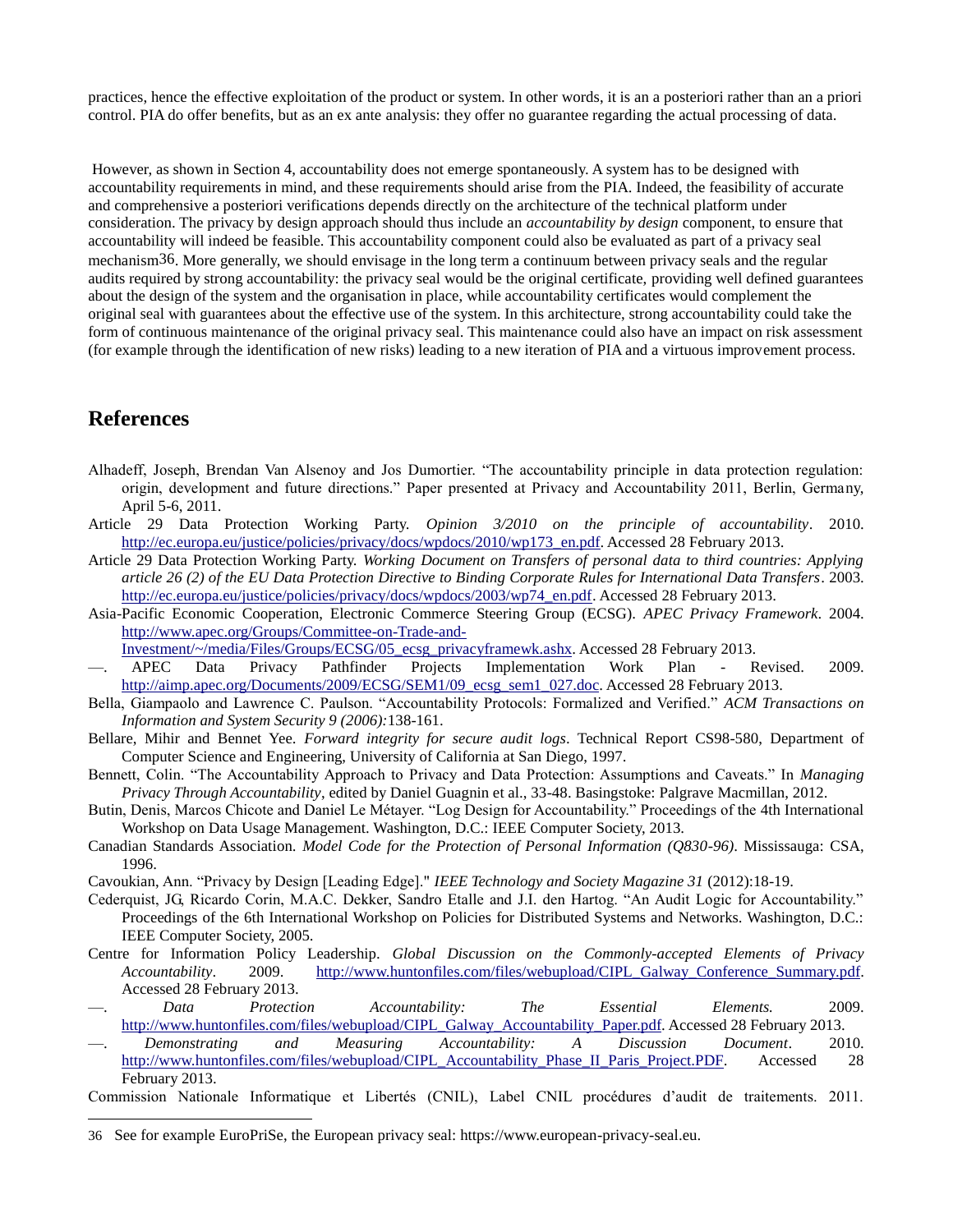[http://www.cnil.fr/la-cnil/labels-cnil/procedures-daudit/.](http://www.cnil.fr/la-cnil/labels-cnil/procedures-daudit/) Accessed 28 February 2013.

- *Common Criteria for Information Technology Security Evaluation*. [http://www.commoncriteriaportal.org/cc/.](http://www.commoncriteriaportal.org/cc/) Accessed 28 February 2013.
- De Hert, Paul. "Accountability and System Responsibility: New Concepts in Data Protection Law and Human Rights Law." In *Managing Privacy Through Accountability*, edited by Daniel Guagnin et al., 193-232. Basingstoke: Palgrave Macmillan, 2012.
- Ernst & Young. "Privacy Trends 2012. The case for growing accountability." 2012.
- European Commission. *Proposal for a Regulation of the European Parliament and of the Council on the Protection of Individuals with Regard to the Processing of Personal Data and on the Free Movement of such Data (General Data Protection Regulation)*. Brussels: European Commission, 2012.
- European Parliament and the Council of the European Union. *Directive 95/46/EC of the European Parliament and of the Council of 24 October 1995 on the Protection of Individuals with Regard to the Processing of Personal Data and on the Free Movement of such Data*. Brussels: European Parliament, 1995.
- Feigenbaum Joan, James Hendler, Aaron Jaggard, Daniel Weitzner and Rebecca Wright. "Accountability and deterrence in online life.‖ Paper presented at ACM Web Science Conference 2011, Koblenz, Germany, June 14-17, 2011.

Guagnin, Daniel et al., ed. *Managing Privacy Through Accountability*. Basingstoke: Palgrave Macmillan, 2012.

- Haeberlen, Andreas. "A Case for the Accountable Cloud". Proceedings of the 3rd ACM SIGOPS International Workshop on Large-Scale Distributed Systems and Middleware. New York: ACM, 2009.
- IBM. *The Enterprise Privacy Authorization Language (EPAL)*. 2003. [http://w](http://www.zurich.ibm.com/security/enterprise-privacy/epal/)w[w.z](http://www.zurich.ibm.com/security/enterprise-privacy/epal/)uric[h.i](http://www.zurich.ibm.com/security/enterprise-privacy/epal/)b[m.c](http://www.zurich.ibm.com/security/enterprise-privacy/epal/)o[m/s](http://www.zurich.ibm.com/security/enterprise-privacy/epal/)ecurit[y/e](http://www.zurich.ibm.com/security/enterprise-privacy/epal/)nterpris[e](http://www.zurich.ibm.com/security/enterprise-privacy/epal/)[privacy/e](http://www.zurich.ibm.com/security/enterprise-privacy/epal/)pa[l/.](http://www.zurich.ibm.com/security/enterprise-privacy/epal/) Accessed 28 February 2013.
- Information Commissioner's Office. *Privacy by Design - Data Protection Topic Guide.*  [http://w](http://www.ico.gov.uk/for_organisations/data_protection/topic_guides/privacy_by_design.aspx)w[w.i](http://www.ico.gov.uk/for_organisations/data_protection/topic_guides/privacy_by_design.aspx)c[o.g](http://www.ico.gov.uk/for_organisations/data_protection/topic_guides/privacy_by_design.aspx)o[v.uk/f](http://www.ico.gov.uk/for_organisations/data_protection/topic_guides/privacy_by_design.aspx)o[r\\_o](http://www.ico.gov.uk/for_organisations/data_protection/topic_guides/privacy_by_design.aspx)rganis[ations/data\\_protection/topic\\_guides/privacy\\_by\\_design.aspx.](http://www.ico.gov.uk/for_organisations/data_protection/topic_guides/privacy_by_design.aspx) Accessed 28 February 2013.

—. *Privacy by Design report*. 2008. [http://w](http://www.ico.gov.uk/for_organisations/data_protection/topic_guides/~/media/documents/pdb_report_html/PRIVACY_BY_DESIGN_REPORT)w[w.i](http://www.ico.gov.uk/for_organisations/data_protection/topic_guides/~/media/documents/pdb_report_html/PRIVACY_BY_DESIGN_REPORT)c[o.g](http://www.ico.gov.uk/for_organisations/data_protection/topic_guides/~/media/documents/pdb_report_html/PRIVACY_BY_DESIGN_REPORT)o[v.uk/f](http://www.ico.gov.uk/for_organisations/data_protection/topic_guides/~/media/documents/pdb_report_html/PRIVACY_BY_DESIGN_REPORT)o[r\\_o](http://www.ico.gov.uk/for_organisations/data_protection/topic_guides/~/media/documents/pdb_report_html/PRIVACY_BY_DESIGN_REPORT)rganisation[s/d](http://www.ico.gov.uk/for_organisations/data_protection/topic_guides/~/media/documents/pdb_report_html/PRIVACY_BY_DESIGN_REPORT)at[a\\_p](http://www.ico.gov.uk/for_organisations/data_protection/topic_guides/~/media/documents/pdb_report_html/PRIVACY_BY_DESIGN_REPORT)rotectio[n/t](http://www.ico.gov.uk/for_organisations/data_protection/topic_guides/~/media/documents/pdb_report_html/PRIVACY_BY_DESIGN_REPORT)opi[c\\_g](http://www.ico.gov.uk/for_organisations/data_protection/topic_guides/~/media/documents/pdb_report_html/PRIVACY_BY_DESIGN_REPORT)uide[s/~/m](http://www.ico.gov.uk/for_organisations/data_protection/topic_guides/~/media/documents/pdb_report_html/PRIVACY_BY_DESIGN_REPORT)edi[a/d](http://www.ico.gov.uk/for_organisations/data_protection/topic_guides/~/media/documents/pdb_report_html/PRIVACY_BY_DESIGN_REPORT)ocument[s/p](http://www.ico.gov.uk/for_organisations/data_protection/topic_guides/~/media/documents/pdb_report_html/PRIVACY_BY_DESIGN_REPORT)d[b\\_r](http://www.ico.gov.uk/for_organisations/data_protection/topic_guides/~/media/documents/pdb_report_html/PRIVACY_BY_DESIGN_REPORT)epor[t\\_h](http://www.ico.gov.uk/for_organisations/data_protection/topic_guides/~/media/documents/pdb_report_html/PRIVACY_BY_DESIGN_REPORT)tm[l/PRIVAC](http://www.ico.gov.uk/for_organisations/data_protection/topic_guides/~/media/documents/pdb_report_html/PRIVACY_BY_DESIGN_REPORT) [Y\\_BY\\_D](http://www.ico.gov.uk/for_organisations/data_protection/topic_guides/~/media/documents/pdb_report_html/PRIVACY_BY_DESIGN_REPORT)ESIG[N\\_R](http://www.ico.gov.uk/for_organisations/data_protection/topic_guides/~/media/documents/pdb_report_html/PRIVACY_BY_DESIGN_REPORT)EPOR[T\\_V2.ashx.](http://www.ico.gov.uk/for_organisations/data_protection/topic_guides/~/media/documents/pdb_report_html/PRIVACY_BY_DESIGN_REPORT) Accessed 28 February 2013.

- Jagadeesan, Radha, Alan Jeffrey, Corin Pitcher and James Riely. "Towards a theory of accountability and audit." Proceedings of the 14th European conference on Research in computer security. Berlin: Springer, 2009.
- Joint NEMA/COCIR/JIRA Security and Privacy Committee (SPC). *Break-glass: An approach to granting emergency access to healthcare systems*. 2004.
- Karjoth, Günter, Matthias Schunter and Michael Waidner. "Platform for Enterprise Privacy Practices: Privacy-enabled Management of Customer Data". Proceedings of the 2nd Workshop on Privacy Enhancing Technologies, . Berlin: Springer, 2003.
- Lazouski, Aliaksandr, Martinelli, Fabio and Mori, Paolo. "Usage control in computer security: A survey." *Computer Science Review* 4 (2010): 81-99.
- Le Métayer, Daniel. "A formal privacy management framework." Proceedings of Formal Aspects in Security and Trust. Berlin: Springer, 2009.
- Marx, Gary. "Privacy is not quite like the weather." In *Privacy Impact Assessment*, edited by David Wright and Paul De Hert. Berlin: Springer, 2012.
- Organization for the Advancement of Structured Information Standards (OASIS). *eXtensible Access Control Markup Language (XACML) Version 3.0 OASIS Standard*. 2013. [http://d](http://docs.oasis-open.org/xacml/3.0/xacml-3.0-core-spec-os-en.pdf)oc[s.o](http://docs.oasis-open.org/xacml/3.0/xacml-3.0-core-spec-os-en.pdf)asi[s-o](http://docs.oasis-open.org/xacml/3.0/xacml-3.0-core-spec-os-en.pdf)pe[n.o](http://docs.oasis-open.org/xacml/3.0/xacml-3.0-core-spec-os-en.pdf)r[g/x](http://docs.oasis-open.org/xacml/3.0/xacml-3.0-core-spec-os-en.pdf)acm[l/3.0/x](http://docs.oasis-open.org/xacml/3.0/xacml-3.0-core-spec-os-en.pdf)acm[l-3.0-c](http://docs.oasis-open.org/xacml/3.0/xacml-3.0-core-spec-os-en.pdf)or[e-s](http://docs.oasis-open.org/xacml/3.0/xacml-3.0-core-spec-os-en.pdf)pe[c-os](http://docs.oasis-open.org/xacml/3.0/xacml-3.0-core-spec-os-en.pdf)[en.pdf.](http://docs.oasis-open.org/xacml/3.0/xacml-3.0-core-spec-os-en.pdf) Accessed 28 February 2013.
- Organisation for Economic Cooperation and Development. *Guidelines on the Protection of Privacy and Transborder Flows of Personal Data*. 1980.
- —. *Thirty Years After The OECD Privacy Guidelines*. 2011. [http://w](http://www.oecd.org/sti/ieconomy/49710223.pdf)w[w.o](http://www.oecd.org/sti/ieconomy/49710223.pdf)ec[d.o](http://www.oecd.org/sti/ieconomy/49710223.pdf)r[g/s](http://www.oecd.org/sti/ieconomy/49710223.pdf)t[i/ie](http://www.oecd.org/sti/ieconomy/49710223.pdf)conom[y/49710223.pdf.](http://www.oecd.org/sti/ieconomy/49710223.pdf) Accessed 28 February 2013.
- Park Jaehong, and Sandhu, Ravi S. "Towards usage control models: beyond traditional access control." Proceedings of ACM Symposium on Access Control Models and Technologies. New York: ACM, 2002.
- Poullet Yves. "How to regulate Internet: new paradigms for Internet governance Self-regulation: value and limits. In *Variations sur le droit de la société de l'information*, edited by Claire Monville, Cahiers du Centre de Recherches Informatique et Droit. 79-114. Bruxelles: Bruylant, 2001.

Parliament of Canada. *Personal Information Protection and Electronic Documents Act*. 2000.

Raab, Charles. "The Meaning of 'Accountability' in the Information Privacy Context." In *Managing Privacy Through Accountability*, edited by Daniel Guagnin et al., 15-32. Basingstoke: Palgrave Macmillan, 2012.

Reed, Chris. "Taking Sides on Technology Neutrality." *SCRIPTed* 263 (2007):263-284.

- Schneider, Fred. "Accountability for Perfection." *IEEE Security and Privacy Magazine* 7 (2009):3-4.
- Schneier, Bruce and John Kelsey. "Secure Audit Logs to Support Computer Forensics." *ACM Transactions on Information and System Security 2* (1999):159-176.
- Title 12 of the United States Code. *Right to Financial Privacy Act*. 1978.